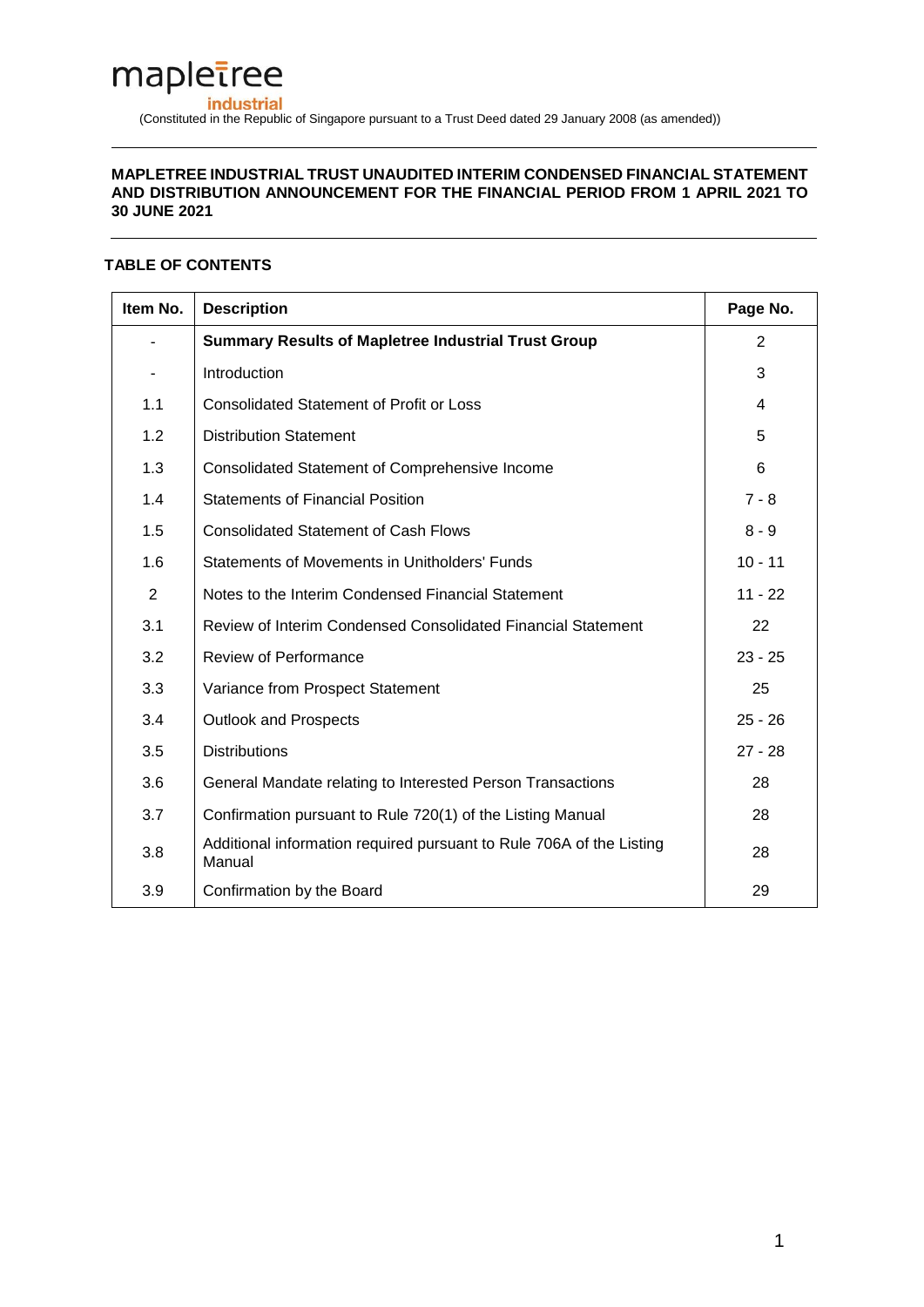|                                                                                                         | 1QFY21/22 | 4QFY20/21         | Variance<br>% | 1QFY20/21         | Variance<br>℅ |
|---------------------------------------------------------------------------------------------------------|-----------|-------------------|---------------|-------------------|---------------|
| Gross revenue (S\$'000) <sup>2</sup>                                                                    | 128,059   | 121,062           | 5.8           | 99,106            | 29.2          |
| Net property income<br>(S\$'000) <sup>2</sup>                                                           | 104,719   | 91,808            | 14.1          | 78,652            | 33.1          |
| Amount available for<br>distribution (S\$'000) <sup>2</sup>                                             | 83,991    | 70,748            | 18.7          | 70,558            | 19.0          |
| - to perpetual securities<br>holders                                                                    | 1,295     |                   | $***$         |                   | $***$         |
| - to Unitholders                                                                                        | 82,696    | 70,748            | 16.9          | 70,558            | 17.2          |
| No. of units in issue ('000)                                                                            | 2,659,368 | 2,351,158         | 13.1          | 2,201,500         | 20.8          |
| Distribution per unit (cents)                                                                           | 3.35      | 3.30 <sup>3</sup> | 1.5           | 2.87 <sup>3</sup> | 16.7          |
| Comprising:                                                                                             |           |                   |               |                   |               |
| - Advanced distribution for the<br>period from 1 April 2021 to<br>31 May 2021 (paid on 28<br>June 2021) | 2.21      |                   |               |                   |               |
| - Balance distribution from 1<br>June 2021 to 30 June 2021                                              | 1.14      |                   |               |                   |               |

# **Summary Results of Mapletree Industrial Trust Group<sup>1</sup> ("MIT Group")**

\*\* Not meaningful

# Notes:

- 1. MIT Group comprises Mapletree Industrial Trust ("MIT") and its wholly-owned subsidiaries.
- 2. Gross revenue and net property income do not include MIT's interests in the North American joint venture with Mapletree Investments Pte Ltd ("MIPL"), which is equity accounted. Amount available for distribution includes distribution declared by the joint ventures. With effect from 1 September 2020, interest previously held through one of the joint ventures – Mapletree Redwood Data Centre Trust ("MRDCT") has been consolidated.
- 3. Includes tax-exempt income amounting to S\$7.1 million, which was previously withheld in 1QFY20/21 and subsequently distributed in 4QFY20/21.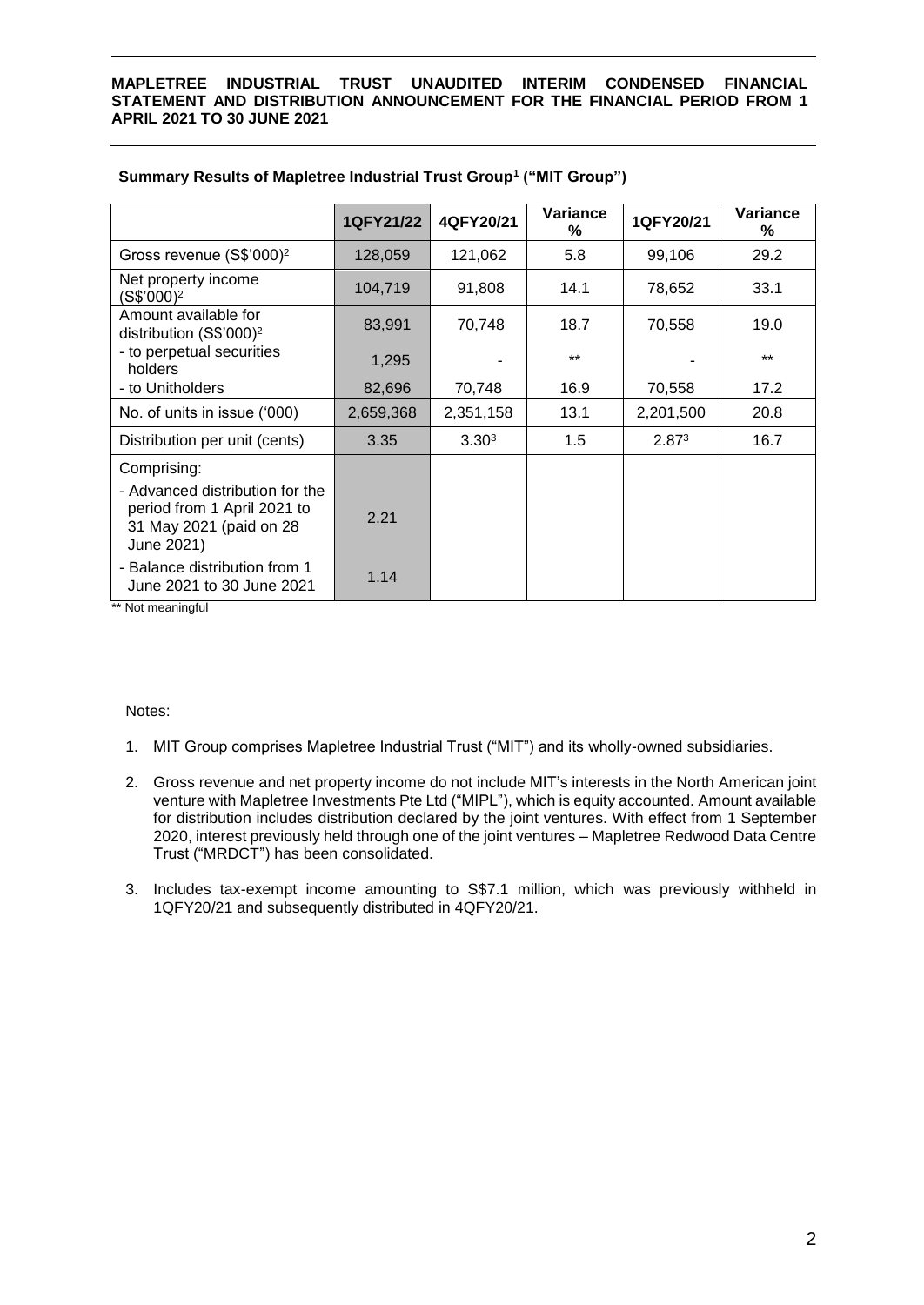### **Introduction**

MIT is a real estate investment trust listed on the Main Board of Singapore Exchange. The principal activity of MIT and its subsidiaries (the "Group") is to invest in income-producing real estate used primarily for industrial purposes in Singapore and as data centres worldwide beyond Singapore, as well as real estate-related assets, with the primary objective of achieving sustainable returns from rental income and long-term capital growth.

MIT's property portfolio includes Data Centres (Singapore), Data Centres (North America), Hi-Tech Buildings, Business Park Buildings, Flatted Factories, Stack-up/Ramp-up Buildings and Light Industrial Buildings.

On 11 May 2021, MIT issued S\$300,000,000 in principal amount of 3.15% fixed rate perpetual securities. The perpetual securities were issued under the S\$2,000,000,000 Euro Medium Term Securities Programme.

On 20 May 2021, MIT through its wholly-owned subsidiaries entered into a purchase and sale agreement with certain subsidiaries of Sila Realty Trust, Inc. to acquire 29 data centres located in the United States of America (the "Proposed Acquisition'') at an aggregated purchase consideration of US\$1,320.0 million. The Proposed Acquisition was completed on 22 July 2021.

On 1 June 2021, MIT issued 190,259,000 new units at the issue price of S\$2.696 per unit through a private placement. Pursuant to the private placement, the total number of units in issue was 2,541,791,154.

On 21 June 2021, MIT issued 117,576,607 new units at the issue price of S\$2.640 per unit through a preferential offering. Pursuant to the preferential offering, the total number of units in issue was 2,659,367,761. Gross proceeds of approximately S\$512.9 million and S\$310.4 million were raised from the private placement and preferential offering respectively, aggregating the gross proceeds from the Equity Fund Raising exercise to approximately S\$823.3 million.

On 25 June 2021, MIT completed the divestment of investment property at 26A Ayer Rajah Crescent, Singapore at the sale price of S\$125.0 million. Following the completion of the divestment, MIT's portfolio comprises 86 properties in Singapore and 28 properties in North America (including 13 data centres held through the joint venture with MIPL).

As at 30 June 2021, MIT's total assets under management was S\$6.7 billion.

MIT's distribution policy is to distribute at least 90.0% of its taxable income, comprising substantially rental income from the letting of its properties and related property services income after deduction of allowable expenses, as well as interest income from the periodic placement of cash surpluses in bank deposits.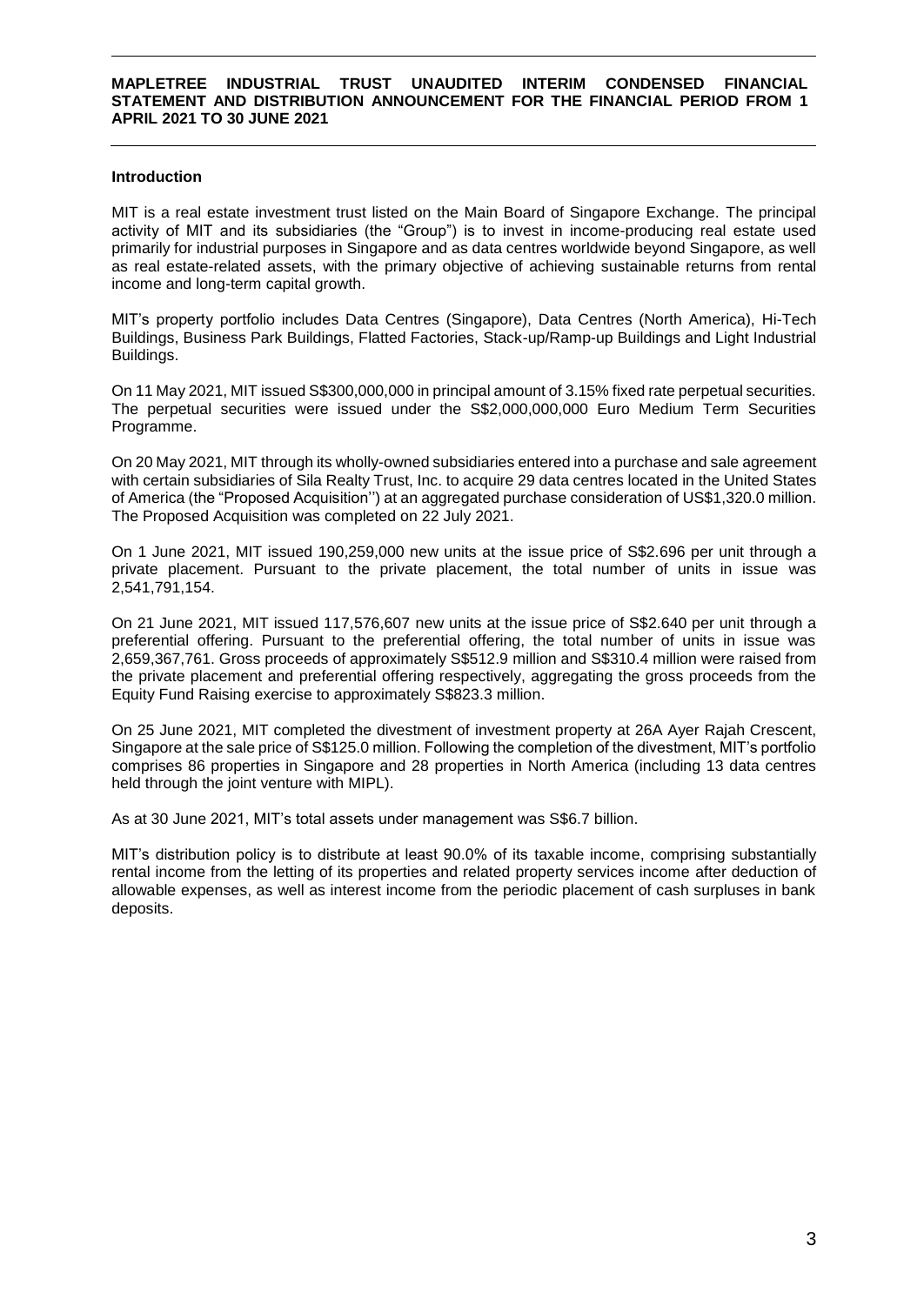# **1.1 Consolidated Statement of Profit or Loss**

|                                                          | 1QFY21/22<br>(S\$'000) | 1QFY20/21<br>(S\$'000) | Variance<br>$\frac{9}{6}$ |
|----------------------------------------------------------|------------------------|------------------------|---------------------------|
|                                                          |                        |                        |                           |
| Gross revenue                                            | 128,059                | 99,106                 | 29.2                      |
| Property operating expenses                              | (23, 340)              | (20, 454)              | 14.1                      |
| Net property income                                      | 104,719                | 78,652                 | 33.1                      |
| Interest income                                          | (2)                    | 109                    | $***$                     |
| Borrowing costs                                          | (15, 238)              | (10, 568)              | 44.2                      |
| Manager's management fees                                |                        |                        |                           |
| - Base fees                                              | (7, 793)               | (5,660)                | 37.7                      |
| - Performance fees                                       | (3,782)                | (2,831)                | 33.6                      |
| Trustee's fees                                           | (206)                  | (165)                  | 24.8                      |
| Other trust expenses                                     | (706)                  | (356)                  | 98.3                      |
| Net foreign exchange loss                                | (454)                  | (434)                  | 4.6                       |
| Gain on divestment of investment property <sup>1</sup>   | 507                    |                        | $***$                     |
| Share of joint ventures' results <sup>2</sup>            | 8,980                  | 13,748                 | (34.7)                    |
| Profit for the period before tax                         | 86,025                 | 72,495                 | 18.7                      |
| Income tax expense                                       | (1, 414)               |                        |                           |
| - Current income tax                                     | (115)                  |                        | $***$                     |
| - Deferred tax <sup>3</sup>                              | (1,299)                |                        | $***$                     |
| Profit for the period                                    | 84,611                 | 72,495                 | 16.7                      |
| Attributable to:                                         |                        |                        |                           |
| Perpetual securities holders <sup>4</sup>                | 1,295                  |                        | $***$                     |
| <b>Unitholders</b>                                       |                        |                        |                           |
|                                                          | 83,316                 | 72,495                 | 14.9                      |
| Profit for the period                                    | 84,611                 | 72,495                 | 16.7                      |
| Earnings per unit ("EPU")<br>- Basic and Diluted (cents) | 3.49                   | 3.29                   |                           |

\*\* Not meaningful

Notes:

- 1. Gain on divestment of investment property relates to the divestment of 26A Ayer Rajah Crescent, Singapore at the sale price of S\$125.0 million.
- 2. Share of joint ventures' results relates to MIT's equity interest in the joint ventures with MIPL. The results of the joint ventures were equity accounted at the Group level. With effect from 1 September 2020, upon completion of the acquisition of the remaining 60.0% interest, financial results of the 14 data centres in the United States of America previously held under MRDCT has been consolidated.
- 3. Deferred tax expense is recognised on operations from the wholly-owned North American portfolio in accordance with the accounting standards.
- 4. The perpetual securities have no fixed redemption date, with the redemption at the option of MIT on 11 May 2026 and each distribution payment date thereafter, and will bear an initial rate of distribution of 3.15% per annum for the first five years. Distributions are payable semi-annually at the discretion of MIT and will be noncumulative.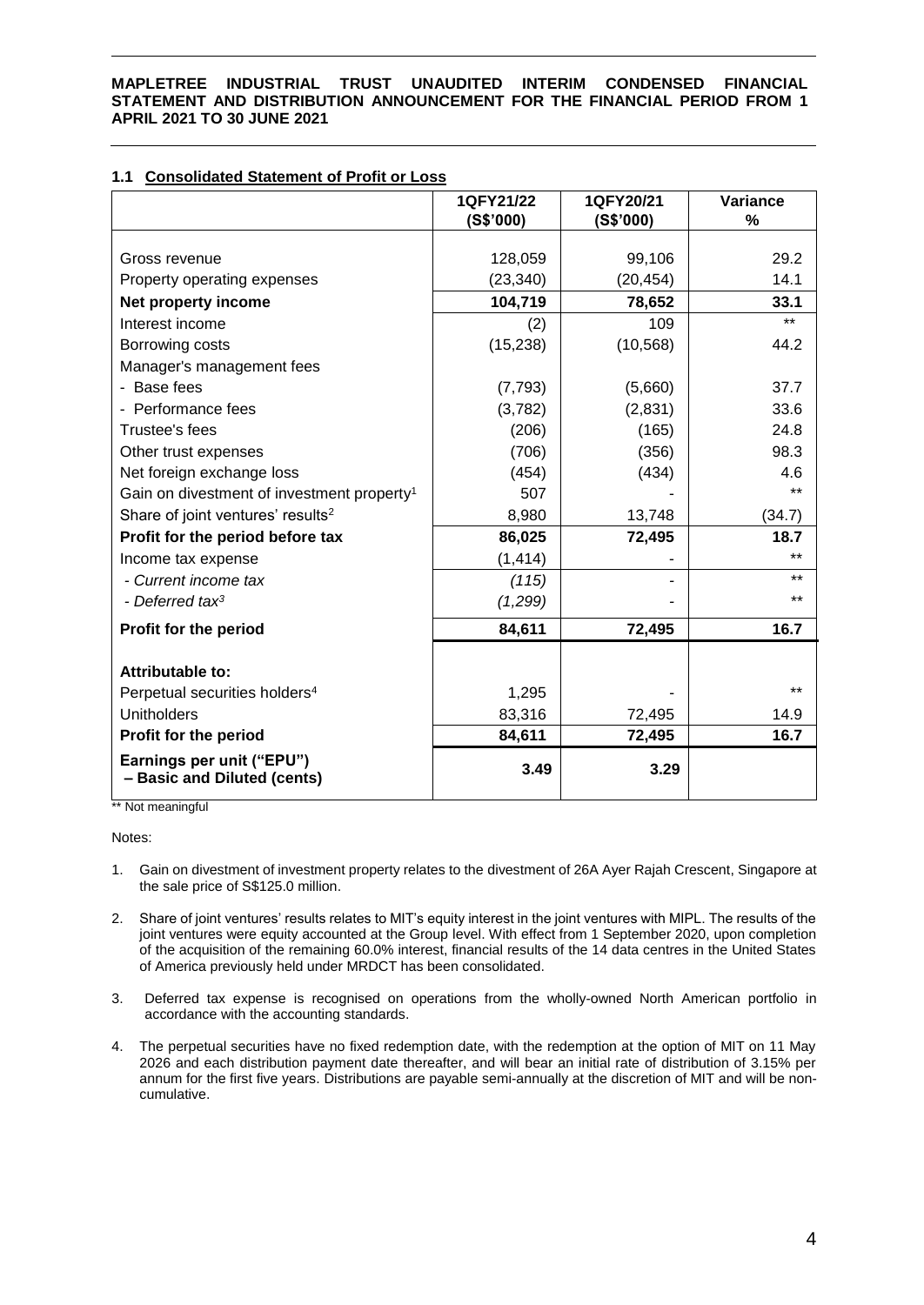# **1.2 Distribution Statement**

|                                                                                                             | 1QFY21/22<br>(S\$'000) | 1QFY20/21<br>(S\$'000) | Variance<br>% |
|-------------------------------------------------------------------------------------------------------------|------------------------|------------------------|---------------|
| Profit for the period attributable to<br><b>Unitholders</b>                                                 | 83,316                 | 72,495                 | 14.9          |
| Adjustment for net effect of non-tax<br>deductible/(chargeable) items and<br>other adjustments <sup>1</sup> | (7, 248)               | (11, 384)              | (36.3)        |
| Distribution declared by joint venture                                                                      | 6,628                  | 9,447                  | (29.8)        |
| Amount available for distribution to<br><b>Unitholders</b>                                                  | 82,696                 | 70,558                 | 17.2          |
| ** Not meaningful                                                                                           |                        |                        |               |

Note:

1. Non-tax deductible/(chargeable) items and other adjustments include share of joint ventures' results, adjustments for rental incentives, income tax expense, management fees paid/payable in units, trustee's fees and financing related costs.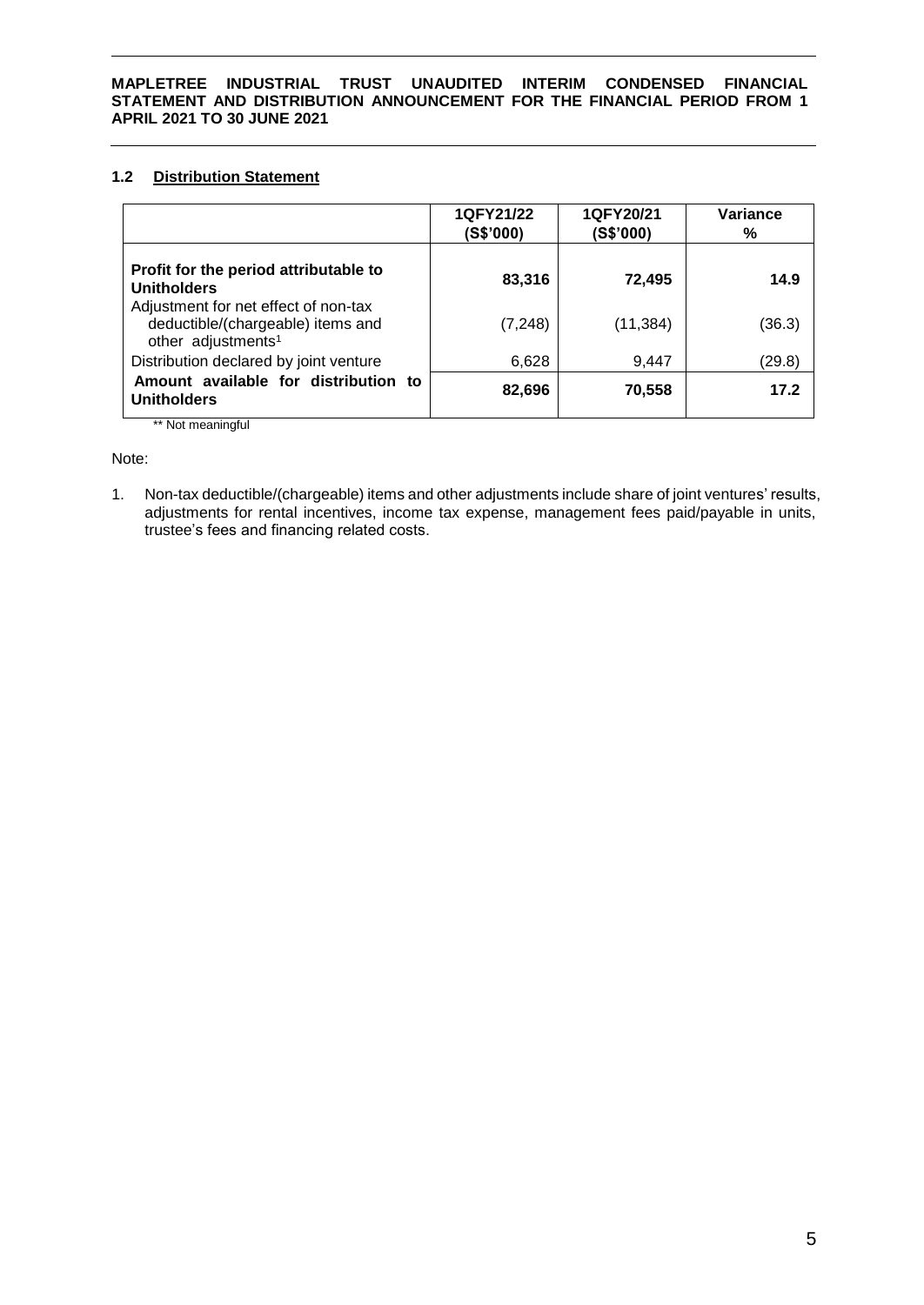# **1.3 Consolidated Statement of Comprehensive Income**

|                                                                                                                                   | 1QFY21/22<br>(S\$'000) | 1QFY20/21<br>(S\$'000) | Variance<br>% |
|-----------------------------------------------------------------------------------------------------------------------------------|------------------------|------------------------|---------------|
| Profit for the period<br>Other comprehensive income/(loss):<br>Items that may be reclassified                                     | 84,611                 | 72,495                 | 16.7          |
| subsequently to profit or loss:                                                                                                   |                        |                        |               |
| Cash flow hedges:                                                                                                                 |                        |                        |               |
| Fair value loss <sup>1</sup>                                                                                                      | (7,380)                | (7, 214)               | 2.3           |
| Realised and transferred to<br>borrowing cost                                                                                     | 4,908                  | 1,986                  | >100.0        |
| Share of hedging reserve of joint<br>ventures <sup>1</sup>                                                                        | (1,760)                | (1,886)                | (6.7)         |
| Net currency translation differences<br>relating to financial statements of<br>foreign joint ventures and foreign<br>subsidiaries | (869)                  | (152)                  | >100.0        |
| Net currency translation differences<br>relating to shareholder's loan<br>Net currency translation differences on                 | (5,740)                |                        | $+ +$         |
| borrowings designated as net<br>investment hedge of foreign<br>operations                                                         | 1,769                  | 387                    | $+ +$         |
| Other comprehensive loss, net of<br>tax for the period                                                                            | (9,072)                | (6, 879)               | 31.9          |
| Total comprehensive income for the<br>period                                                                                      | 75,539                 | 65,616                 | 15.1          |
| <b>Attributable to:</b>                                                                                                           |                        |                        |               |
| Perpetual securities holders                                                                                                      | 1,295                  |                        | $+ +$         |
| <b>Unitholders</b>                                                                                                                | 74,244                 | 65,616                 | 13.1          |
|                                                                                                                                   |                        |                        |               |
| Total comprehensive income for the<br>period                                                                                      | 75,539                 | 65,616                 | 15.1          |

\*\* Not meaningful

Note:

1. These reflect the fair value changes of the interest rate swaps and currency forwards. The Group enters into interest rate swaps and currency forwards to manage its interest rate risks and currency risks for the stability of distributions.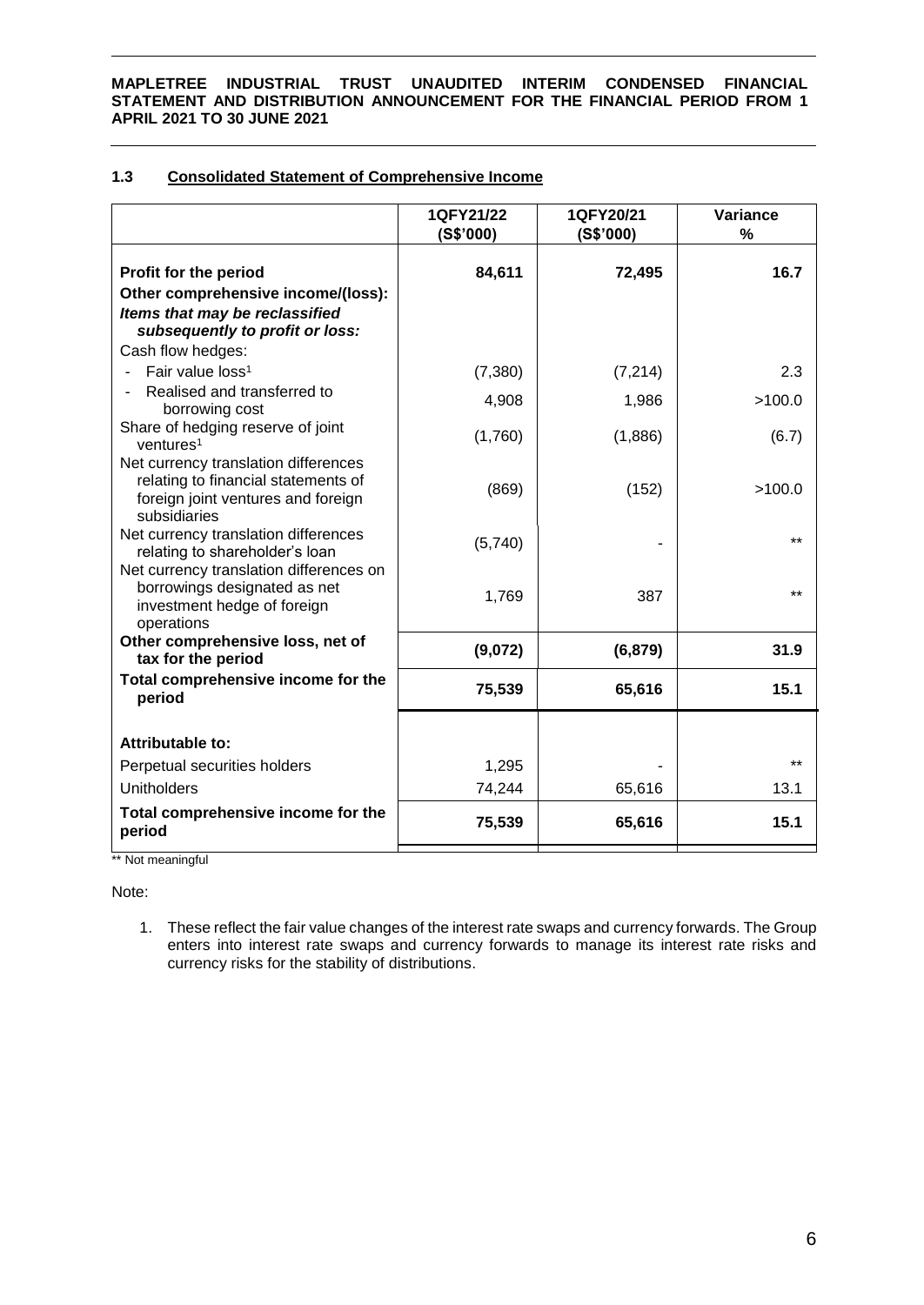# **1.4 Statements of Financial Position**

|                                                                                                 | <b>MIT Group</b> |                | MIT       |                |
|-------------------------------------------------------------------------------------------------|------------------|----------------|-----------|----------------|
|                                                                                                 | 30 June          | 31 March       | 30 June   | 31 March       |
|                                                                                                 | 2021             | 2021           | 2021      | 2021           |
|                                                                                                 | (S\$'000)        | (S\$'000)      | (S\$'000) | (S\$'000)      |
| <b>Current assets</b>                                                                           |                  |                |           |                |
| Cash and cash equivalents                                                                       | 737,393          | 60,464         | 686,546   | 15,209         |
| Trade and other receivables                                                                     | 20,118           | 19,690         | 25,969    | 25,238         |
| Other current assets                                                                            | 101,966          | 48,616         | 55,022    | 696            |
| Loan to a subsidiary                                                                            |                  |                | 195,871   | 198,338        |
| Derivative financial instruments <sup>1</sup><br>Investment property held for sale <sup>2</sup> | 336              | 499<br>119,800 | 336       | 499<br>119,800 |
| <b>Total current assets</b>                                                                     | 859,813          | 249,069        | 963,744   | 359,780        |
|                                                                                                 |                  |                |           |                |
| <b>Non-current assets</b>                                                                       |                  |                |           |                |
| Investment properties                                                                           | 5,573,204        | 5,583,774      | 3,739,106 | 3,736,897      |
| Investment property under<br>development                                                        | 112,966          | 107,800        | 112,966   | 107,800        |
| Plant and equipment<br>Investments in:                                                          | 163              | 183            | 163       | 183            |
| subsidiaries                                                                                    |                  |                | 375,852   | 377,080        |
| joint venture                                                                                   | 436,981          | 441,328        | 394,377   | 394,377        |
| Loan to subsidiaries <sup>3</sup>                                                               |                  |                | 686,452   | 690,964        |
| Derivative financial instruments <sup>1</sup>                                                   | 7,405            | 9,465          | 7,405     | 9,465          |
| <b>Total non-current assets</b>                                                                 | 6,130,719        | 6,142,550      | 5,316,321 | 5,316,766      |
| <b>Total assets</b>                                                                             | 6,990,532        | 6,391,619      | 6,280,065 | 5,676,546      |
| <b>Current liabilities</b>                                                                      |                  |                |           |                |
| Trade and other payables                                                                        | 105,723          | 102,215        | 83,191    | 83,528         |
| <b>Borrowings</b>                                                                               | 365,893          | 369,204        | 100,342   | 100,334        |
| Derivative financial instruments <sup>1</sup>                                                   | 4,233            | 5,921          | 322       | 457            |
| Current income tax liabilities                                                                  | 2,789            | 529            | 2,544     | 56             |
| <b>Total current liabilities</b>                                                                | 478,638          | 477,869        | 186,399   | 184,375        |
| <b>Non-current liabilities</b>                                                                  |                  |                |           |                |
| Other payables                                                                                  | 47,463           | 49,212         | 42,534    | 43,803         |
| Borrowings                                                                                      | 1,447,742        | 1,901,896      | 697,800   | 1,147,499      |
| Loan from a subsidiary                                                                          |                  |                | 406,783   | 407,004        |
| Derivative financial instruments <sup>1</sup>                                                   | 28,273           | 30,544         | 15,646    | 15,843         |
| Deferred tax liabilities <sup>4</sup>                                                           | 37,929           | 37,098         |           |                |
| <b>Total non-current liabilities</b>                                                            | 1,561,407        | 2,018,750      | 1,162,763 | 1,614,149      |
| <b>Total liabilities</b>                                                                        | 2,040,045        | 2,496,619      | 1,349,162 | 1,798,524      |
| <b>Net assets</b>                                                                               | 4,950,487        | 3,895,000      | 4,930,903 | 3,878,022      |
| <b>Represented by:</b>                                                                          |                  |                |           |                |
| Unitholders' funds                                                                              |                  |                |           |                |
| Perpetual securities <sup>5</sup>                                                               | 4,651,040        | 3,895,000      | 4,631,456 | 3,878,022      |
|                                                                                                 | 299,447          |                | 299,447   |                |
|                                                                                                 | 4,950,487        | 3,895,000      | 4,930,903 | 3,878,022      |
| Net asset value per unit (S\$)                                                                  | 1.75             | 1.66           | 1.74      | 1.65           |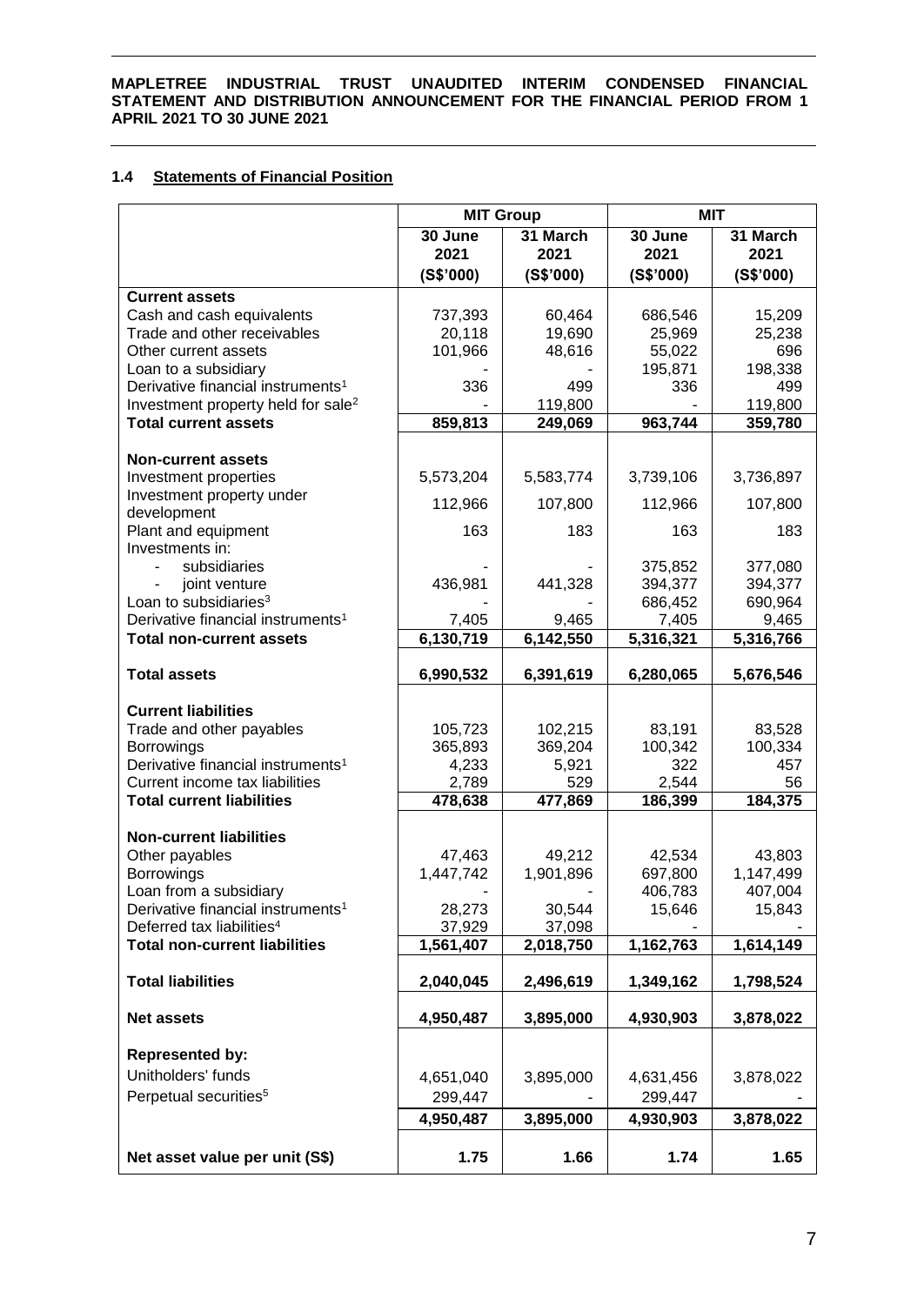# **1.4 Statements of Financial Position** (continued)

Notes:

- 1. Derivative financial instruments reflect the fair value of the interest rate swaps and currency forwards entered into by the Group and MIT to manage its interest rate risks and currency risks.
- 2. This relates to the divestment of 26A Ayer Rajah Crescent at the sale price of S\$125.0 million, which was completed on 25 June 2021.
- 3. Includes MIT's loans to subsidiaries, which are intended to be a long-term source of funding for the respective entities.
- 4. Relates to deferred tax expense recognised on operations from the wholly-owned North American portfolio in accordance with the accounting standards.
- 5. On 11 May 2021, MIT issued S\$300.0 million of fixed rate perpetual securities. The perpetual securities, net of issuance costs, are classified and recognised as equity instruments.

### **1.5 Consolidated Statement of Cash Flows**

|                                                           | 1QFY21/22<br>(S\$'000) | 1QFY20/21<br>(S\$'000) |
|-----------------------------------------------------------|------------------------|------------------------|
| Cash flows from operating activities                      |                        |                        |
| Profit for the period                                     | 84,611                 | 72,495                 |
| Adjustments for:                                          |                        |                        |
| - Allowance for impairment of trade<br>receivables        | 187                    | 291                    |
| - Income tax expense                                      | 1,414                  |                        |
| - Interest income                                         | 2                      | (109)                  |
| - Borrowing costs                                         | 15,238                 | 10,568                 |
| - Manager's management fees paid/payable in units         | 1,016                  | 900                    |
| - Amortisation of rental incentives                       | (3, 195)               | 740                    |
| - Depreciation                                            | 20                     | 15                     |
| - Share of joint ventures' results                        | (8,980)                | (13, 748)              |
| - Gain on divestment of investment property               | (507)                  |                        |
| - Net foreign exchange differences                        | 3,449                  | 449                    |
| Operating cash flows before working<br>capital<br>changes | 93,255                 | 71,601                 |
| Changes in operating assets and liabilities               |                        |                        |
| - Trade and other receivables                             | (113)                  | (3,062)                |
| - Trade and other payables                                | (2,731)                | (27, 546)              |
| - Other current assets                                    | (52,876)               | 156                    |
| Cash generated from operations                            | 37,535                 | 41,149                 |
| Interest received                                         |                        | 12                     |
| Net cash provided by operating activities                 | 37,536                 | 41,161                 |
|                                                           |                        |                        |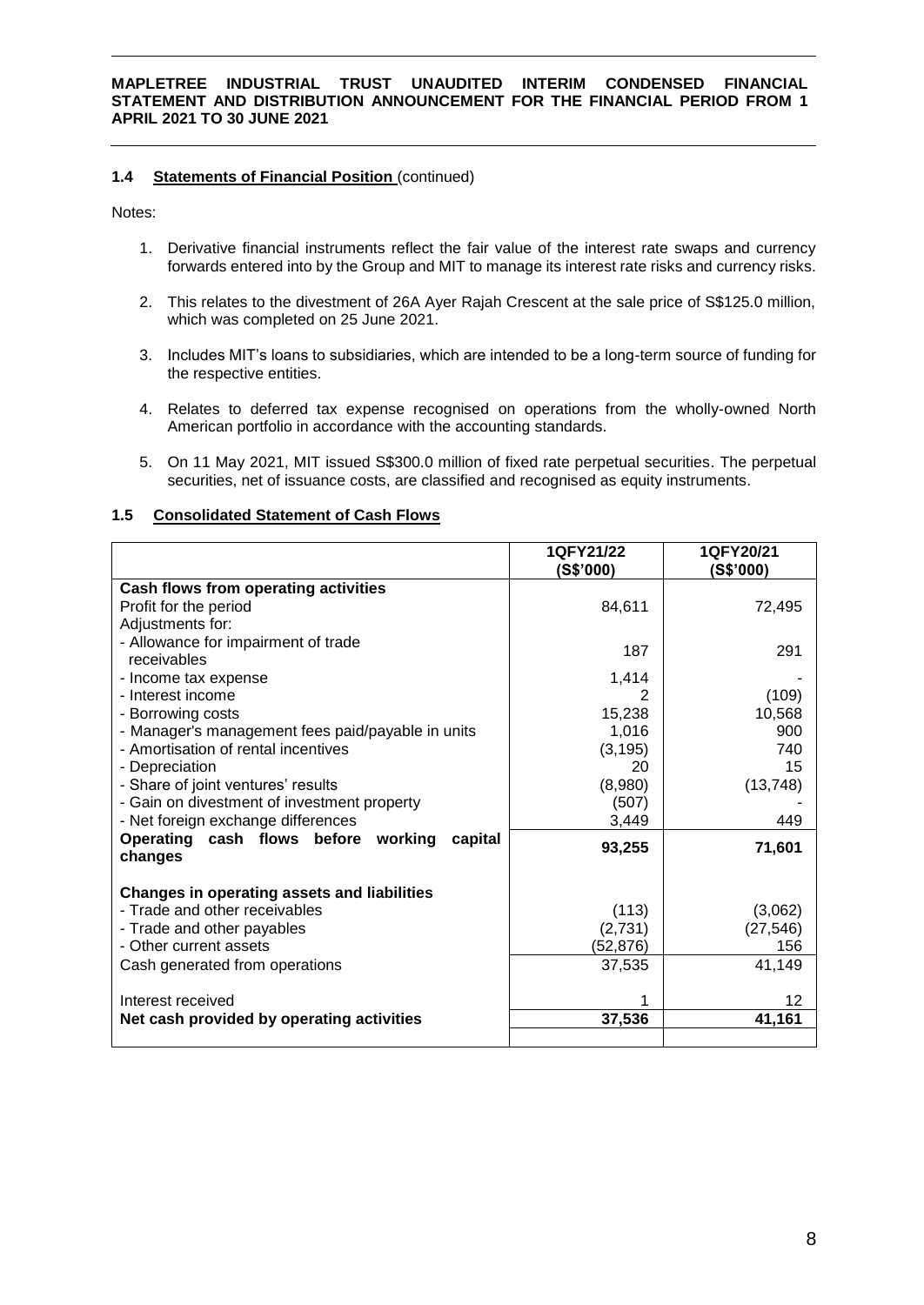# **1.5 Consolidated Statement of Cash Flows** (continued)

|                                                                                 | 1QFY21/22<br>(S\$'000) | 1QFY20/21<br>(S\$'000) |
|---------------------------------------------------------------------------------|------------------------|------------------------|
| Cash flows from investing activities                                            |                        |                        |
| Additions to investment properties and investment<br>property under development | (3,733)                | (1,081)                |
| Net proceeds from the divestment of investment<br>property                      | 120,307                |                        |
| Distributions received from joint ventures                                      | 6,186                  | 9,842                  |
| Net cash provided by investing activities                                       | 122,760                | 8,761                  |
| Cash flows from financing activities                                            |                        |                        |
| Repayment of bank loans                                                         | (696, 353)             | (109,090)              |
| Payment of financing related costs                                              | (278)                  | (215)                  |
| Gross proceeds from bank loans                                                  | 247,485                | 227,890                |
| Proceeds from issuance of perpetual securities, net of<br>transaction costs     | 298,152                |                        |
| Net proceeds from issuance of new units                                         | 810,338                |                        |
| <b>Distributions to Unitholders</b>                                             | (129, 557)             | (62, 729)              |
| Interest paid                                                                   | (12, 517)              | (8, 120)               |
| Payment of lease liabilities <sup>1</sup>                                       | (609)                  | (584)                  |
| Net cash provided by financing activities                                       | 516,661                | 47,152                 |
|                                                                                 |                        |                        |
| Net increase in cash and cash equivalents                                       | 676,957                | 97,074                 |
| Cash and cash equivalents at beginning of financial<br>period                   | 60,464                 | 53,436                 |
| Effects of currency translation on cash and cash<br>equivalents                 | (28)                   | (5)                    |
| Cash and cash equivalents at end of financial period                            | 737,393                | 150,505                |

Note:

1. Includes payment of finance cost for lease liabilities.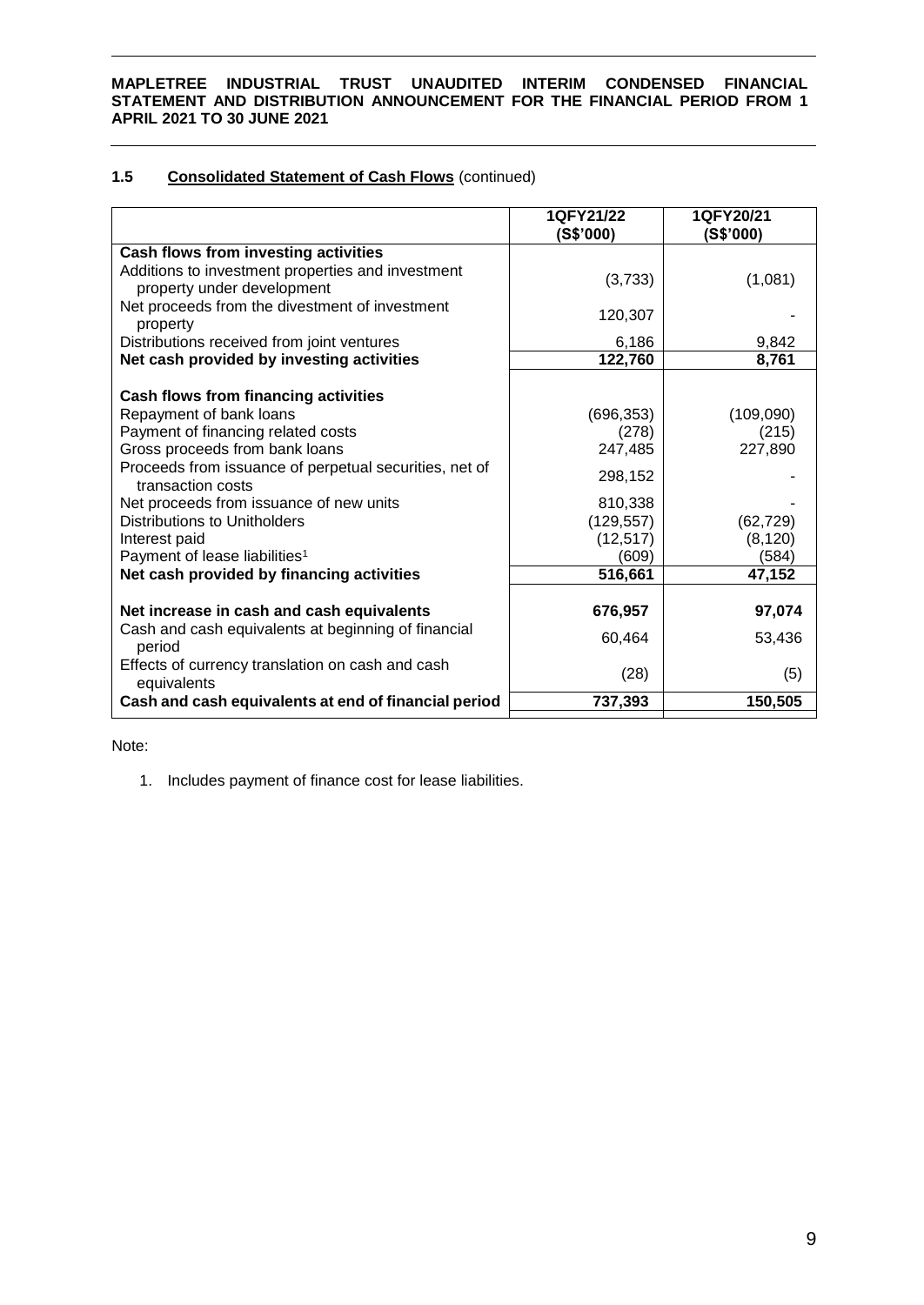# **1.6 Statements of Movements in Unitholders' Funds**

|                                                             | <b>MIT Group</b>       |                        | <b>MIT</b>             |                        |
|-------------------------------------------------------------|------------------------|------------------------|------------------------|------------------------|
|                                                             | 1QFY21/22<br>(S\$'000) | 1QFY20/21<br>(S\$'000) | 1QFY21/22<br>(S\$'000) | 1QFY20/21<br>(S\$'000) |
| <b>OPERATIONS</b>                                           |                        |                        |                        |                        |
| Balance at beginning of the period                          | 984,616                | 1,095,951              | 971,171                | 996,665                |
| Profit attributable to Unitholders                          | 83,316                 | 72,495                 | 73,275                 | 68,714                 |
| <b>Distributions</b>                                        | $(129, 557)^1$         | (62, 729)              | $(129, 557)^1$         | (62, 729)              |
| Balance at end of the period                                | 938,375                | 1,105,717              | 914,889                | 1,002,650              |
|                                                             |                        |                        |                        |                        |
| UNITHOLDERS' CONTRIBUTION                                   |                        |                        |                        |                        |
| Balance at beginning of the period                          | 2,915,794              | 2,501,097              | 2,915,794              | 2,501,097              |
| Issue of new units arising from:                            |                        |                        |                        |                        |
| - Settlement of management fees                             | 1,016                  | 1,081                  | 1,016                  | 1,081                  |
| - Private placement                                         | 512,938                |                        | 512,938                |                        |
| - Preferential offering                                     | 310,402                |                        | 310,402                |                        |
| Issue expenses                                              | (13,003)               |                        | (13,003)               |                        |
| Balance at end of the period                                | 3,727,147              | 2,502,178              | 3,727,147              | 2,502,178              |
| <b>HEDGING RESERVE</b>                                      |                        |                        |                        |                        |
| Balance at beginning of the period                          | 7,781                  | (38, 587)              | (8,943)                | (25, 658)              |
| Fair value loss                                             | (7,380)                | (7, 214)               | (3,630)                | (7, 214)               |
| Cash flow hedges realised and                               |                        |                        |                        |                        |
| transferred to borrowing cost                               | 4,908                  | 1,986                  | 1,993                  | 1,986                  |
| Share of hedging reserves of joint<br>ventures              | (1,760)                | (1,886)                |                        |                        |
| Balance at end of the period                                | 3,549                  | (45, 701)              | (10, 580)              | (30, 886)              |
|                                                             |                        |                        |                        |                        |
| <b>FOREIGN CURRENCY TRANSLATION</b><br><b>RESERVE</b>       |                        |                        |                        |                        |
| Balance at beginning of the period                          | (13, 191)              | 1,660                  |                        |                        |
| Net currency translation differences                        |                        |                        |                        |                        |
| relating to financial statements of                         | (869)                  | (152)                  |                        |                        |
| foreign joint ventures and foreign<br>subsidiaries          |                        |                        |                        |                        |
| Net currency translation differences                        |                        |                        |                        |                        |
| relating to shareholder's loan                              | (5,740)                |                        |                        |                        |
| Net currency translation differences on                     |                        |                        |                        |                        |
| borrowings designated as net<br>investment hedge of foreign | 1,769                  | 387                    |                        |                        |
| operations                                                  |                        |                        |                        |                        |
| Balance at end of the period                                | (18, 031)              | 1,895                  |                        |                        |
| Total Unitholders' funds at end of the<br>period            | 4,651,040              | 3,564,089              | 4,631,456              | 3,473,942              |
|                                                             |                        |                        |                        |                        |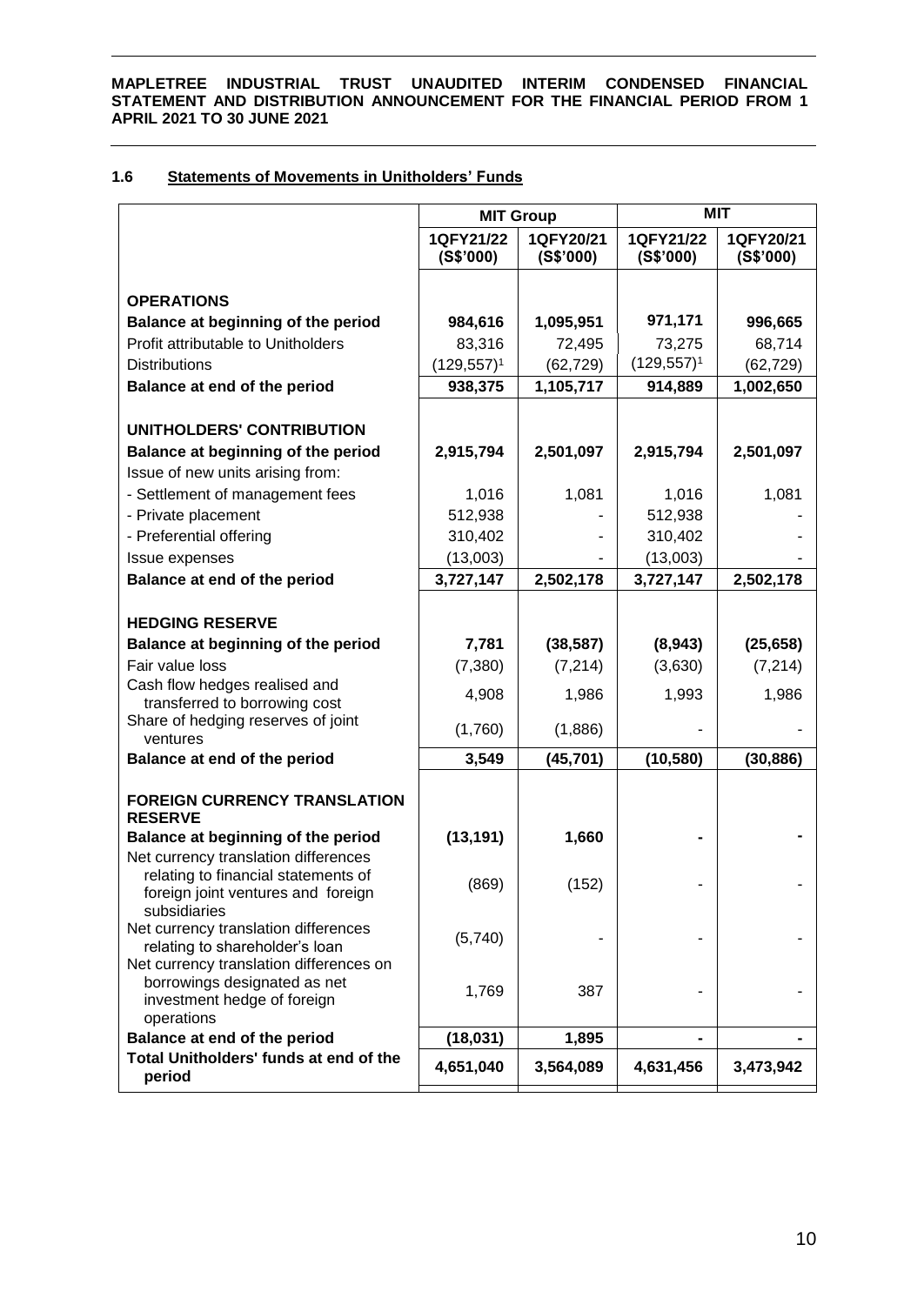| 1.6 | <b>Statements of Movements in Unitholders' Funds (continued)</b> |  |
|-----|------------------------------------------------------------------|--|
|     |                                                                  |  |

| 1QFY21/22<br>1QFY20/21<br>(S\$'000)<br>(S\$'000) |                                        |
|--------------------------------------------------|----------------------------------------|
|                                                  |                                        |
|                                                  |                                        |
|                                                  |                                        |
|                                                  |                                        |
|                                                  |                                        |
|                                                  |                                        |
|                                                  |                                        |
|                                                  | 300,000<br>(1,848)<br>1,295<br>299,447 |

Note:

1. The amount of S\$129.6 million includes an advanced distribution of S\$52.0 million or 2.21 cents per unit declared to eligible Unitholders on 31 May 2021. This advanced distribution represents distribution for the period 1 April 2021 to 31 May 2021 to Unitholders existing as at 31 May 2021 and prior to the issuance of the new units pursuant to the private placement and preferential offering.

# **2 Notes to the Interim Condensed Financial Statement**

# **2.1 Basis of preparation**

The interim condensed financial statements for the three months ended 30 June 2021 have been prepared in accordance with SFRS(I) 1-34 *Interim Financial Reporting* issued by the Accounting Standards Council Singapore. The interim condensed financial statements do not include all the information required for a complete set of financial statements. However, selected explanatory notes are included to explain events and transactions that are significant to an understanding of the changes in the Group's financial position and performance of the Group since the last annual financial statements for the financial year ended 31 March 2021.

The accounting policies adopted are consistent with those of the previous financial year which were prepared in accordance with SFRS(I)s, except for the adoption of new and amended standards as set out in Note 2.2.

The interim condensed financial statements are presented in Singapore Dollars ("S\$"), which is MIT's functional currency, and rounded to the nearest thousand.

The preparation of the interim condensed financial statements in conformity with SFRS(I) requires management to exercise its judgement in the process of applying the Group's accounting policies. It also requires the use of certain critical accounting estimates and assumptions. The area involving a higher degree of judgment, where assumptions and estimates are significant, is investment properties as disclosed in Note 2.8.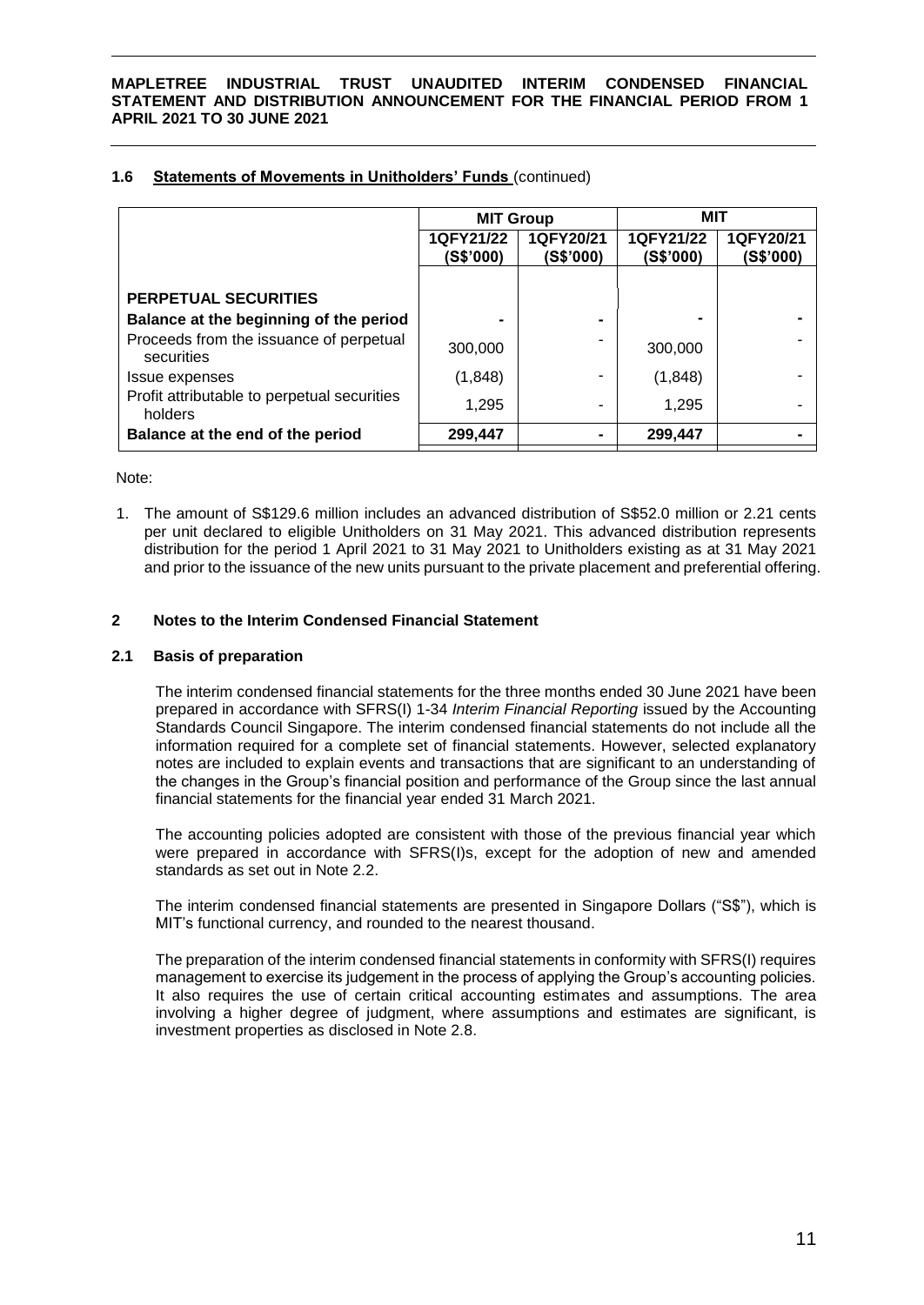# **2.2 New and amended standards adopted by the Group**

The accounting policies and methods of computation applied in the financial statements for the current reporting period are consistent with those used in the audited financial statements for the financial year ended 31 March 2021.

The Group has adopted new and revised SFRS(I)s and SFRS(I) Interpretations and amendments to SFRS(I)s that are mandatory for application from 1 April 2021. The adoption of these SFRS(I)s and SFRS(I) Interpretations and amendments to SFRS(I)s did not result in material changes to the Group's accounting policies and has no material effect on the amounts reported for the current financial period.

The Group has adopted the principles of the Interest Rate Benchmark Reform (Amendments to SFRS(I) 9 and SFRS(I) 7). The Group is currently overseeing and monitoring the Group's IBOR reform transition, which includes assessing the impact of existing IBOR related financial products and executing amendments required as a result of IBOR reform with its counterparties.

# **2.3 Revenue**

|                                                   | 1QFY21/22<br>(S\$'000) | 1QFY20/21<br>(S\$'000) |
|---------------------------------------------------|------------------------|------------------------|
| Rental income and service charges                 | 118,523                | 92,895                 |
| Other operating income                            | 9,573                  | 6,211                  |
|                                                   | 128,096                | 99,106                 |
| Government grant income                           |                        | 10,389                 |
| Less: Government grant expense – rent concessions | (46)                   | (10, 389)              |
|                                                   | (37)                   |                        |
|                                                   | 128.059                | 99,106                 |

Gross revenue is generated by the Group's investment properties.

Other operating income comprises car park revenue and other income attributable to the operations of the properties. Majority of the Group's gross revenue is earned over time.

MIT Group's revenue are derived in Singapore and North America. Details of disaggregation of revenue by geographical area are disclosed in Note 2.4.

Government grant income relates to property tax rebates and cash grant received from the Singapore Government to help businesses deal with the impact from COVID-19. The relevant rental rebates granted to tenants are reflected as Government grant expenses in accordance with the accounting standards.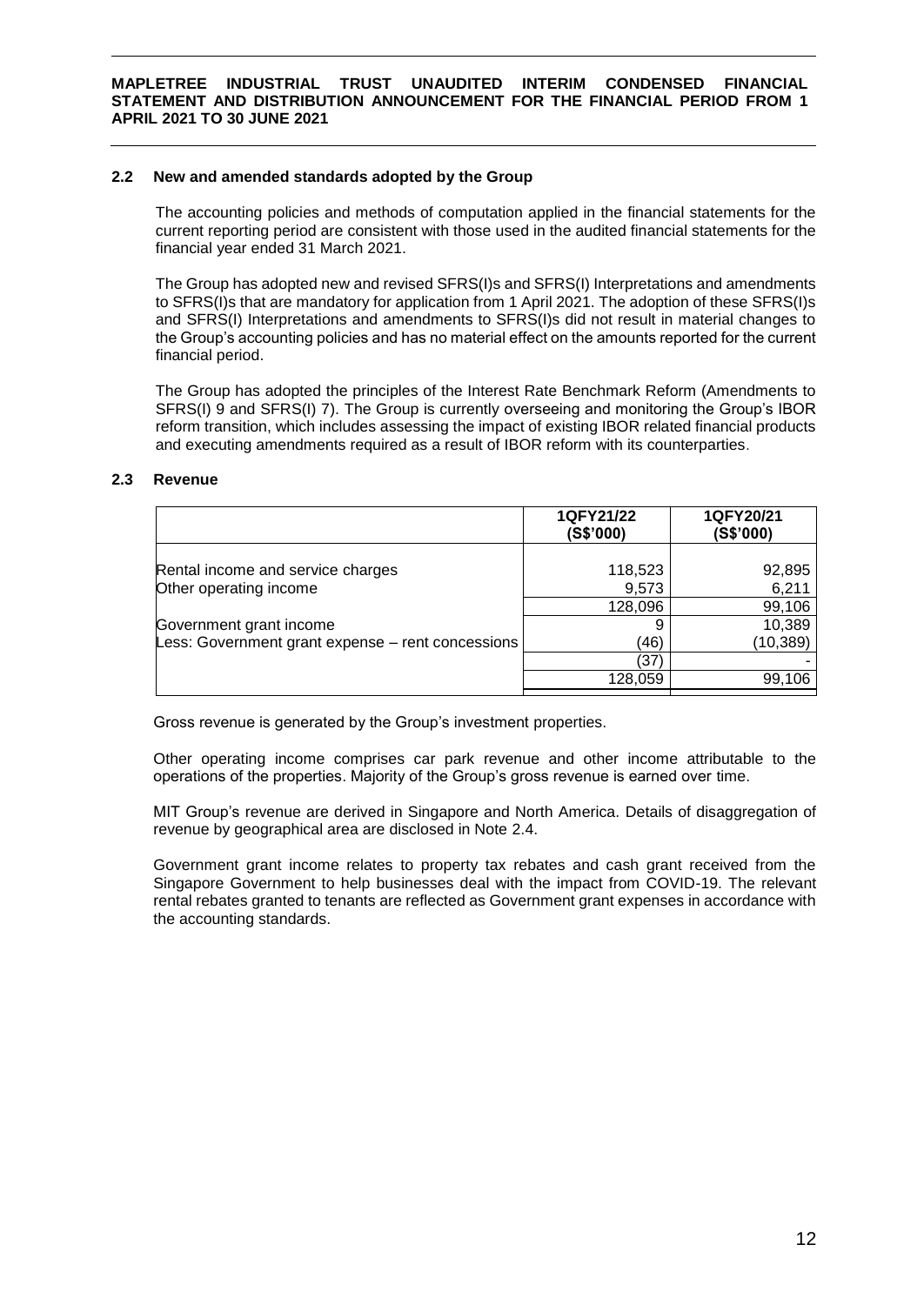# **2.4 Segment information**

The Manager considers the business from a business segment perspective; managing and monitoring the business based on property types and geographies.

The Manager assesses the performance of the operating segments based on a measure of Net Property Income. Interest income and borrowing costs (excluding finance cost on lease liabilities) are not allocated to segments, as the treasury activities are centrally managed by the Manager. In addition, the Manager monitors the non-financial assets as well as financial assets directly attributable to each segment when assessing segment performance.

Segment results include items directly attributable to a segment.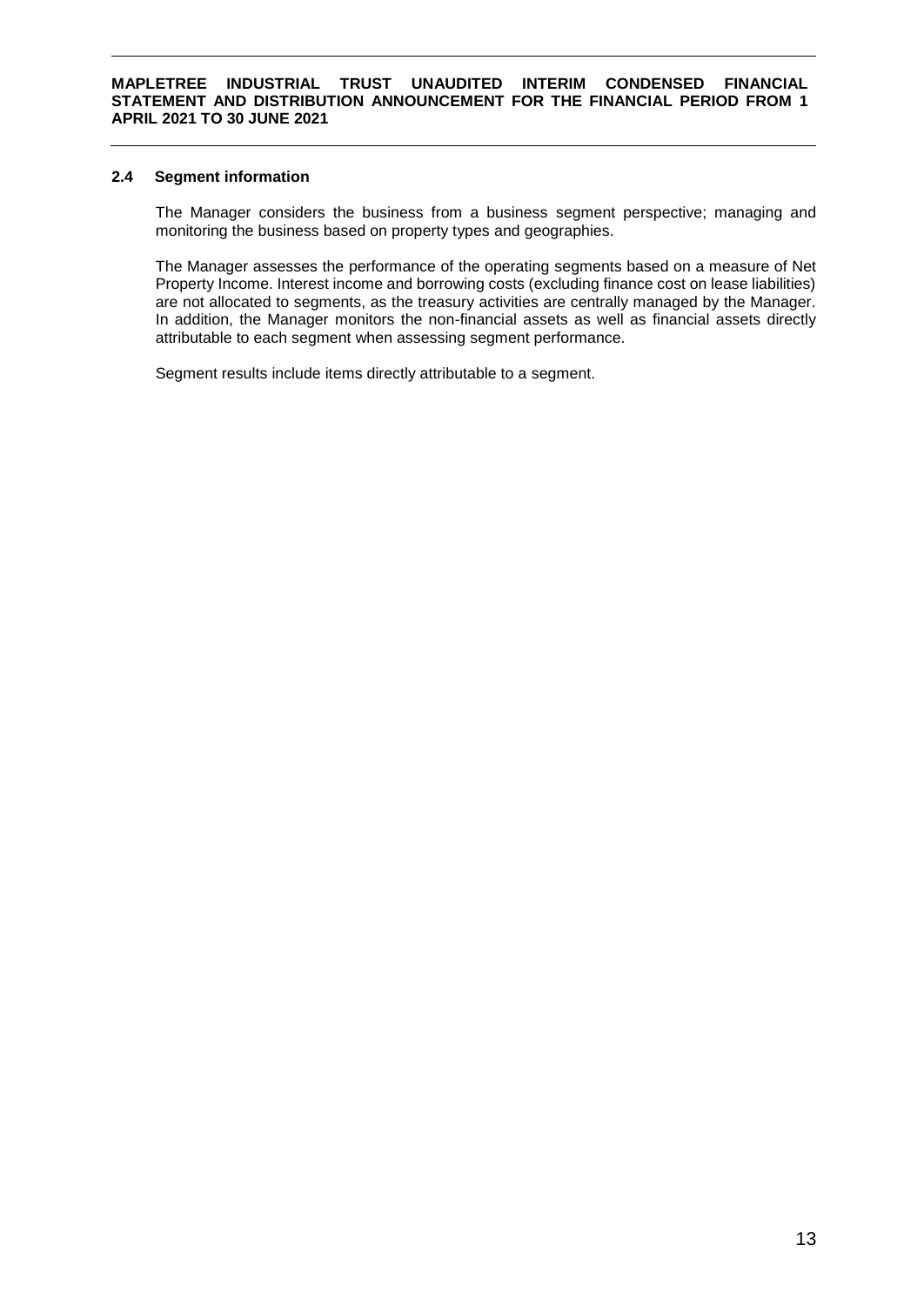# **2.4 Segment information** (continued)

The segment information provided to the Manager for the reportable segments for the quarter ended 30 June 2021 is as follows:

|                                                                                                  |                                  |                    | Hi-Tech                     | <b>Business</b><br>Park     | <b>Flatted</b>              | Stack-<br>up/Ramp-up        | Light<br><b>Industrial</b>  |                                      |
|--------------------------------------------------------------------------------------------------|----------------------------------|--------------------|-----------------------------|-----------------------------|-----------------------------|-----------------------------|-----------------------------|--------------------------------------|
| <b>Asset segment</b>                                                                             | <b>Data Centres Data Centres</b> | <b>North</b>       | <b>Buildings</b>            | <b>Buildings</b>            | <b>Factories</b>            | <b>Buildings</b>            | <b>Buildings</b>            |                                      |
| Country                                                                                          | <b>Singapore</b><br>S\$'000      | America<br>S\$'000 | <b>Singapore</b><br>S\$'000 | <b>Singapore</b><br>S\$'000 | <b>Singapore</b><br>S\$'000 | <b>Singapore</b><br>S\$'000 | <b>Singapore</b><br>S\$'000 | Total<br>S\$'000                     |
| Gross revenue                                                                                    | 8,399                            | 26,017             | 31,724                      | 11,699                      | 37,193                      | 11,462                      | 1,565                       | 128,059                              |
| Net property income<br>Interest income<br>Borrowing costs                                        | 7,855                            | 22,064             | 26,321                      | 8,317                       | 29,527                      | 9,405                       | 1,230                       | 104,719<br>(2)<br>(14, 946)          |
| Finance cost on lease<br>liabilities                                                             |                                  |                    |                             |                             |                             |                             |                             | (292)                                |
| Manager's management fees<br>Trustee's fees<br>Other trust expenses<br>Net foreign exchange loss |                                  |                    |                             |                             |                             |                             |                             | (11, 575)<br>(206)<br>(706)<br>(454) |
| Gain on divestment of<br>investment property                                                     | 507                              |                    |                             |                             |                             |                             |                             | 507                                  |
| Share of joint venture's<br>results                                                              |                                  | 8,980              |                             | $\blacksquare$              |                             | $\blacksquare$              |                             | 8,980                                |
| Profit before income tax                                                                         |                                  |                    |                             |                             |                             |                             |                             | 86,025                               |
| Current income tax<br>Deferred tax                                                               |                                  | (115)<br>(1, 299)  |                             |                             |                             | $\blacksquare$              |                             | (115)<br>(1, 299)                    |
| Profit after income tax                                                                          |                                  |                    |                             |                             |                             |                             |                             | 84,611                               |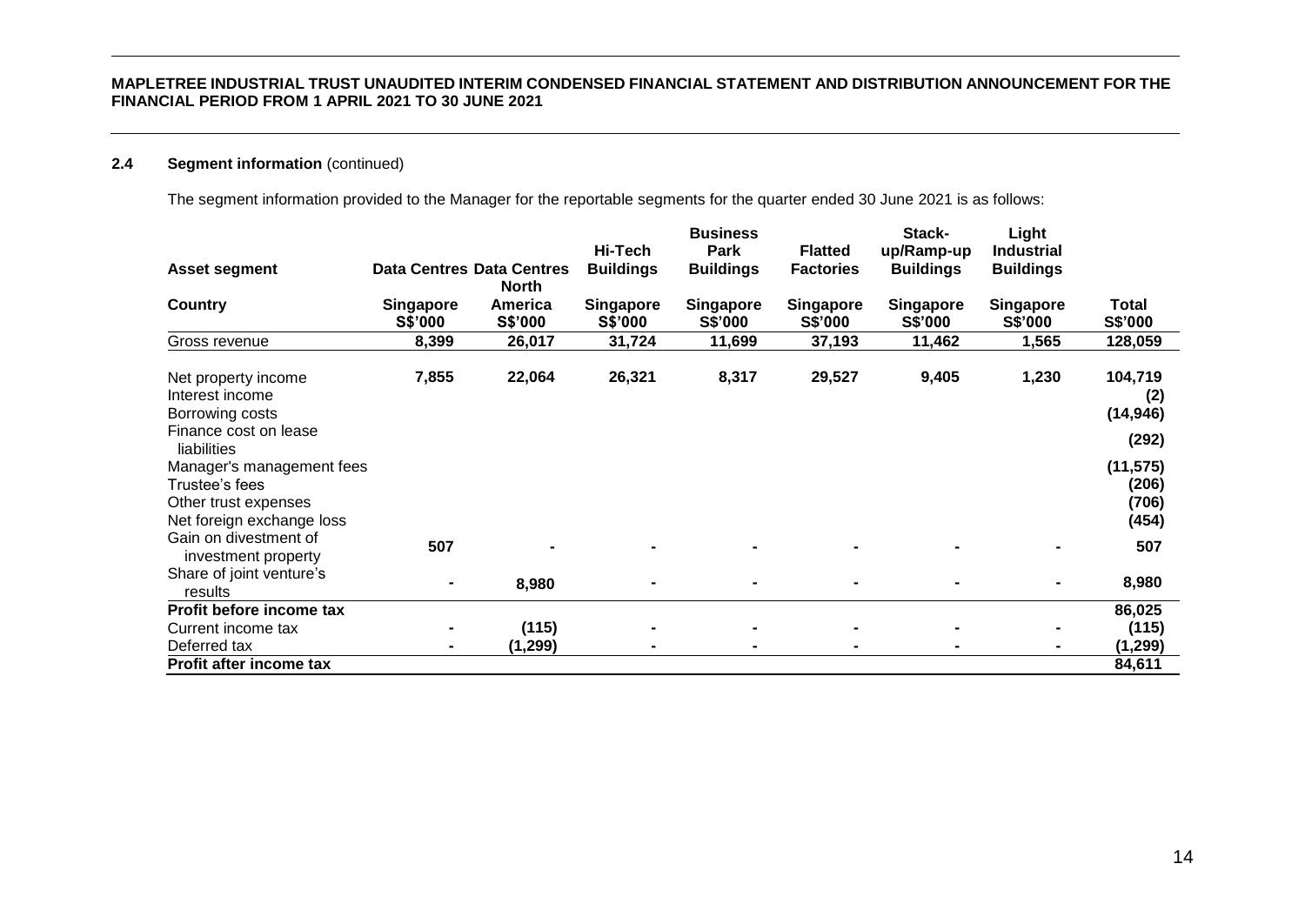# **2.4 Segment information** (continued)

The segment information provided to the Manager for the reportable segments for the quarter ended 30 June 2020 is as follows:

|                                                                                                                                                                                                    |                                  |                          | Hi-Tech                            | <b>Business</b><br><b>Park</b> | <b>Flatted</b>              | Stack-<br>up/Ramp-up               | Light<br><b>Industrial</b>         |                                                                            |
|----------------------------------------------------------------------------------------------------------------------------------------------------------------------------------------------------|----------------------------------|--------------------------|------------------------------------|--------------------------------|-----------------------------|------------------------------------|------------------------------------|----------------------------------------------------------------------------|
| <b>Asset segment</b>                                                                                                                                                                               | <b>Data Centres Data Centres</b> | North                    | <b>Buildings</b>                   | <b>Buildings</b>               | <b>Factories</b>            | <b>Buildings</b>                   | <b>Buildings</b>                   |                                                                            |
| Country                                                                                                                                                                                            | Singapore<br><b>S\$'000</b>      | America<br>S\$'000       | <b>Singapore</b><br><b>S\$'000</b> | Singapore<br><b>S\$'000</b>    | Singapore<br><b>S\$'000</b> | <b>Singapore</b><br><b>S\$'000</b> | <b>Singapore</b><br><b>S\$'000</b> | Total<br>S\$'000                                                           |
| Gross revenue                                                                                                                                                                                      | 8,376                            | $\overline{\phantom{a}}$ | 30,459                             | 11,862                         | 36,276                      | 10,683                             | 1,450                              | 99,106                                                                     |
| Net property income<br>Interest income<br>Borrowing costs<br>Finance cost on lease liabilities<br>Manager's management fees<br>Trustee's fees<br>Other trust expenses<br>Net foreign exchange loss | 7,837                            | $\overline{\phantom{a}}$ | 24,500                             | 8,295                          | 28,260                      | 8,642                              | 1,118                              | 78,652<br>109<br>(10, 303)<br>(265)<br>(8, 491)<br>(165)<br>(356)<br>(434) |
| Share of joint ventures' results                                                                                                                                                                   |                                  | 13,748                   |                                    |                                |                             |                                    | $\blacksquare$                     | 13,748                                                                     |
| Profit before income tax<br>Income tax                                                                                                                                                             |                                  |                          |                                    |                                |                             |                                    |                                    | 72,495                                                                     |
| <b>Profit after income tax</b>                                                                                                                                                                     |                                  |                          |                                    |                                |                             |                                    |                                    | 72,495                                                                     |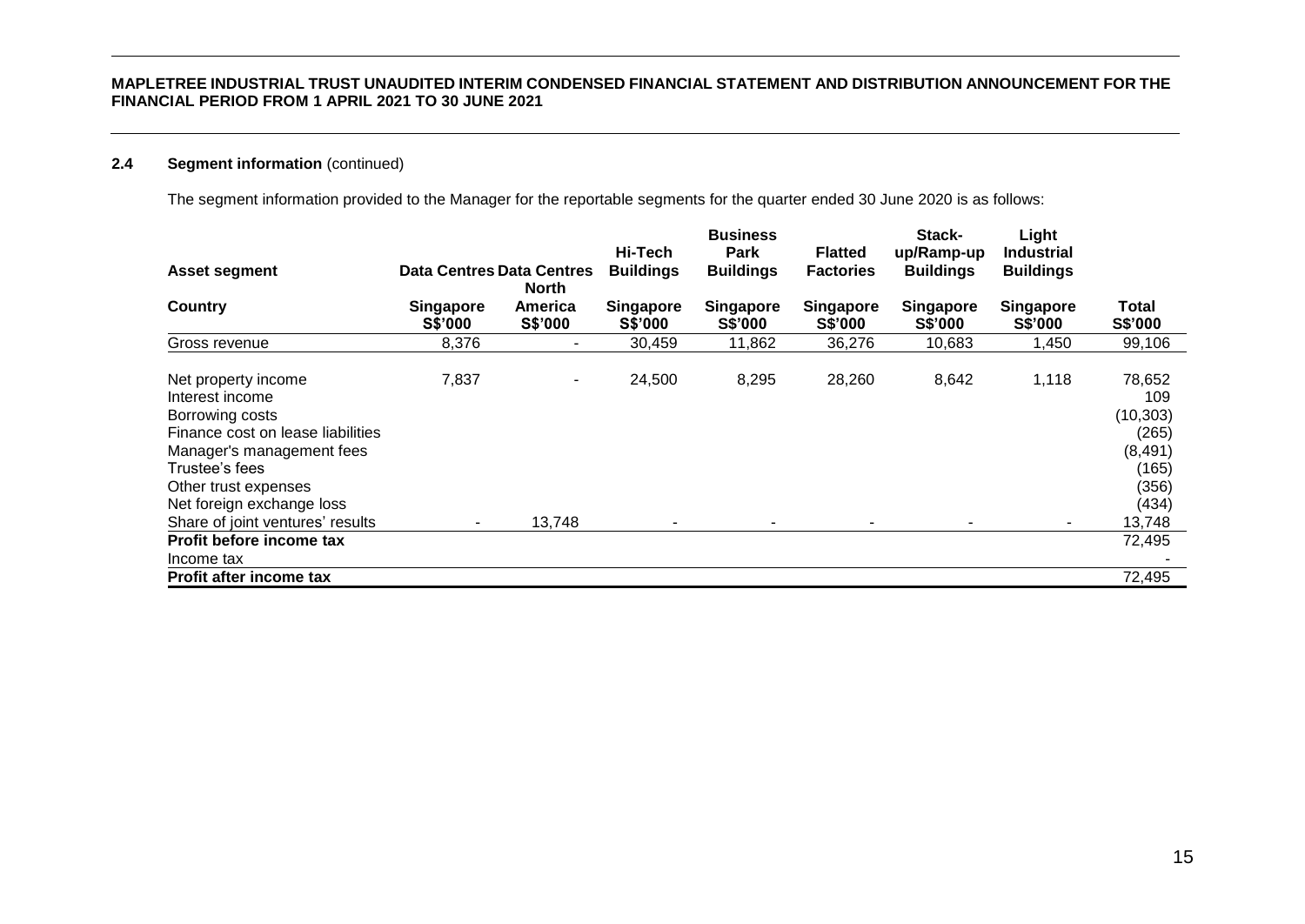# **2.5 Profit before tax**

|                                                                                                              | 1QFY21/22<br>(S\$'000) | 1QFY20/21<br>(S\$'000) | Variance<br>℅  |
|--------------------------------------------------------------------------------------------------------------|------------------------|------------------------|----------------|
| Property operating expenses include:<br>- Allowance for impairment of trade<br>receivables<br>- Depreciation | (187)<br>(20)          | (291)<br>(15)          | (35.7)<br>33.3 |
| Borrowing costs include:<br>- Interest on borrowings<br>- Finance cost on lease liabilities                  | (14, 585)<br>(292)     | (10,082)<br>(265)      | 44.7<br>10.2   |

# **Related party transactions**

Management fees and trustee fees have been paid or are payable to the Manager and the Trustee respectively, as noted in the consolidated statement of profit or loss.

# **2.6 Taxation**

The Group calculates the period income tax expense using the tax rate that would be applicable to the expected total annual earnings. Accordingly, the major components of income tax expense are disclosed in the consolidated statement of profit or loss.

# **2.7 Earnings Per Unit ("EPU") and Distribution Per Unit ("DPU")**

|                                                            | 1QFY21/22         | 1QFY20/21                  |
|------------------------------------------------------------|-------------------|----------------------------|
| Weighted average number of units                           | 2,427,010,9841    | 2,201,297,530 <sup>2</sup> |
| Earnings per unit ("EPU") - Basic and Diluted <sup>3</sup> |                   |                            |
| Based on the weighted average number of units in           | 3.49              | 3.29                       |
| issue (cents)                                              |                   |                            |
|                                                            |                   |                            |
| No. of units in issue at end of period                     | 2,659,367,761     | 2,201,499,914              |
| <b>DPU</b>                                                 |                   |                            |
| Based on number of units in issue at end of each           | 3.35 <sup>4</sup> | 2.87                       |
| relevant period                                            |                   |                            |

Notes:

- 1. Weighted average number of units has been adjusted to take into account the new units issued pursuant to the private placement, preferential offering and part payment of base fee to the Manager.
- 2. Weighted average number of units has been adjusted to take into account the new units issued pursuant to the part payment of base fee to the Manager.
- 3. Diluted earnings per unit were the same as the basic earnings per unit as there were no dilutive instruments in issue. The EPU were calculated using the total profit after tax and the weighted average number of units in issue during the respective periods.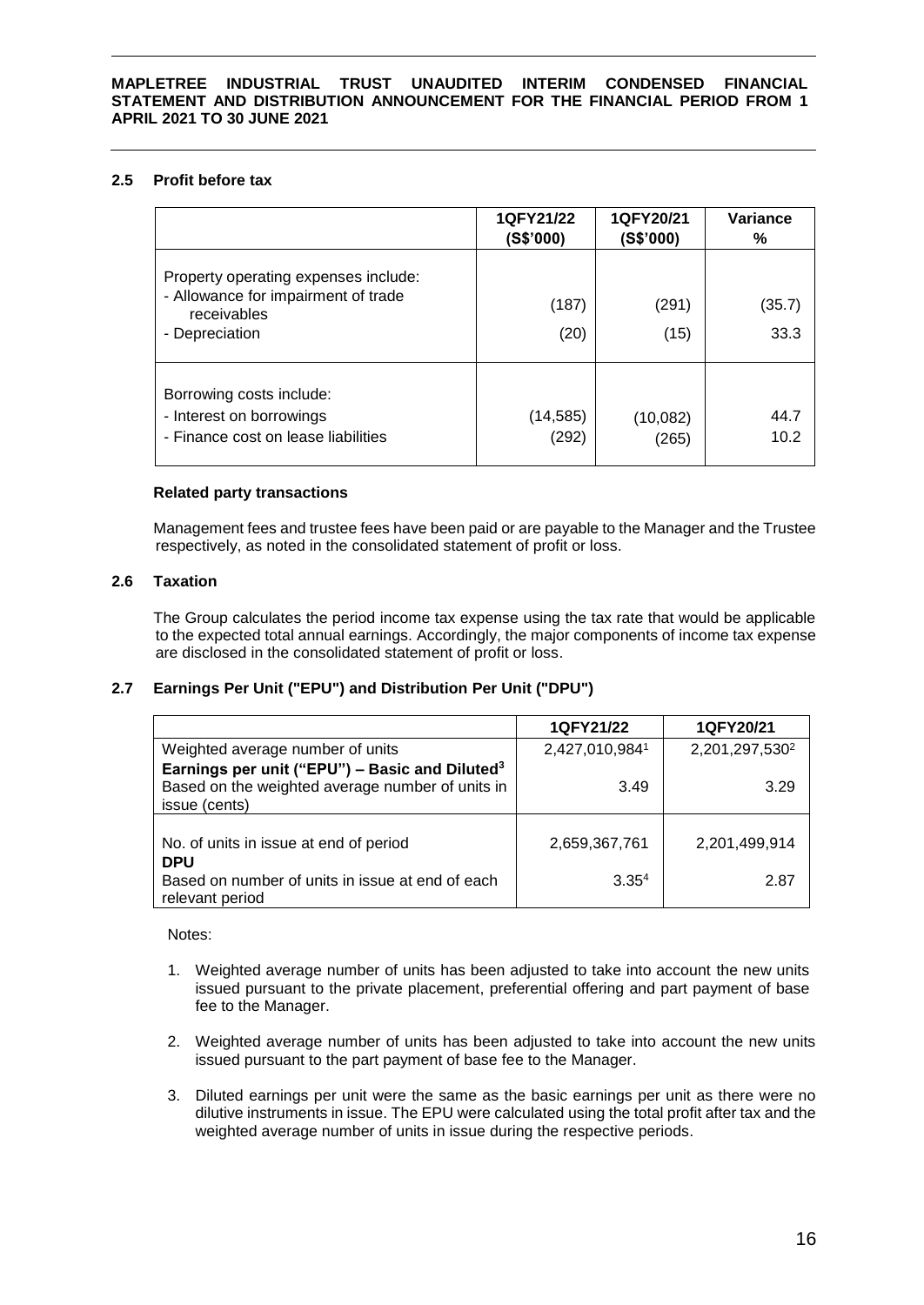# **2.7 Earnings Per Unit ("EPU") and Distribution Per Unit ("DPU")** (continued)

Notes: (continued)

4. DPU was computed based on weighted number of units for the period. On 1 June 2021, an advanced distribution of 2.21 cents per unit was declared to eligible Unitholders as at 31 May 2021. The DPU for the enlarged units in issue for the remaining period from 1 June 2021 to 30 June 2021 was 1.14 cents per unit.

# **2.8 Investment properties**

MIT's investment properties are held for long-term rental yields and/or for capital appreciation and right-of-use assets relating to leasehold land that is held for long-term capital appreciation. Investment property under development includes property that is being constructed for future use as an investment property. Investment properties are stated at fair value based on valuations performed by independent professional valuers annually at the end of financial year, or whenever there is any objective evidence or indication that these properties may require revaluation.

|                                 |            | Group             |                   | MIT               |
|---------------------------------|------------|-------------------|-------------------|-------------------|
|                                 |            | <b>Investment</b> |                   | <b>Investment</b> |
|                                 | Investment | property under    | <b>Investment</b> | property under    |
|                                 | properties | development       | properties        | development       |
|                                 | S\$'000    | S\$'000           | S\$'000           | S\$'000           |
| 30 June 2021                    |            |                   |                   |                   |
| Beginning of period             | 5,583,774  | 107,800           | 3,736,897         | 107,800           |
| Additions during the period     | 6,784      | 5,166             | 2,209             | 5,166             |
| Currency translation difference | (17,354)   |                   |                   |                   |
| End of period                   | 5,573,204  | 112,966           | 3,739,106         | 112,966           |
|                                 |            |                   |                   |                   |
| 31 March 2021                   |            |                   |                   |                   |
| Beginning of financial year     | 4,473,053  |                   | 4,014,774         |                   |
| Additions through               |            |                   |                   |                   |
| acquisition of subsidiaries     | 1,134,697  |                   |                   |                   |
| Additions during the year       | 297,998    | 12,807            | 11,762            | 12,807            |
| Transfer to investment property |            |                   |                   |                   |
| held for sale                   | (119, 800) |                   | (119, 800)        |                   |
| Net transfers during the year   | (113,408)  | 113,408           | (113, 408)        | 113,408           |
| Currency translation difference | (27, 021)  |                   |                   |                   |
| Net fair value loss             | (61,745)   | (18,415)          | (56, 431)         | (18, 415)         |
| End of financial year           | 5,583,774  | 107,800           | 3,736,897         | 107,800           |
|                                 |            |                   |                   |                   |

The fair values are generally derived using the following methods – income capitalisation, discounted cash flow and residual land value. Key unobservable inputs applied in these valuation methods to derive fair values are capitalisation rate and discount rate. All properties within MIT and the Group's portfolio are classified within Level 3 of the fair value hierarchy, where fair values are determined based on significant unobservable inputs.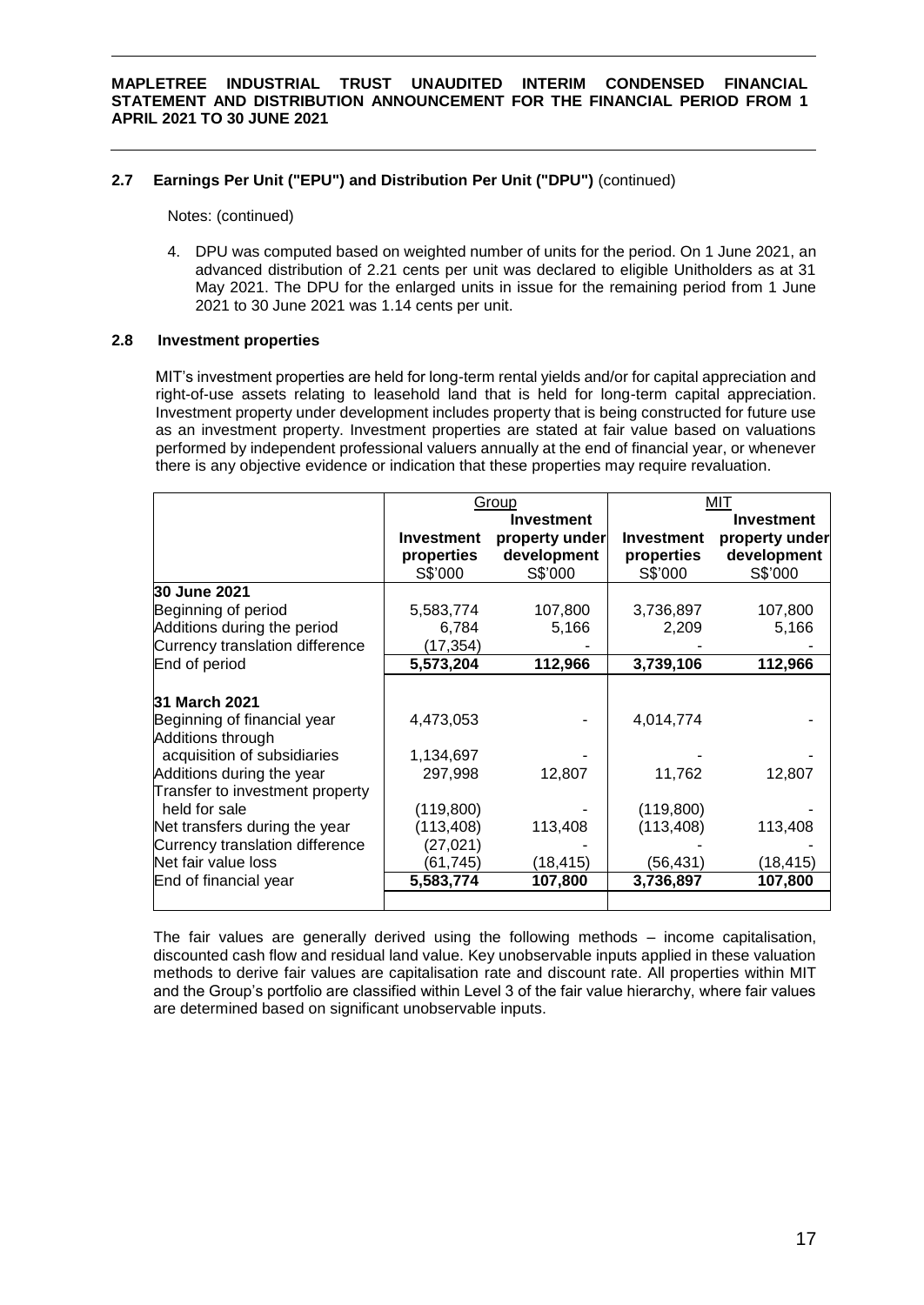# **2.8 Investment properties** (continued)

The following table presents the valuation techniques and key inputs that were used to determine the fair value of investment properties and investment property under development categorised under Level 3 of the fair value hierarchy:

(i) Investment properties in Singapore

| <b>Property</b><br>segment                  | <b>Valuation</b><br>techniques | <b>Key</b><br>unobservable<br>inputs | Range of unobservable inputs                                                                                                               |
|---------------------------------------------|--------------------------------|--------------------------------------|--------------------------------------------------------------------------------------------------------------------------------------------|
| Data<br>Centres                             | Income<br>capitalisation       | Capitalisation<br>rate               | From 6.00% to 6.50%<br>(31 March 2021: 6.00% to 6.50%)                                                                                     |
|                                             | Discounted cash<br>flow        | Discount rate                        | 8.00% (31 March 2021: 8.00%)                                                                                                               |
| Hi-Tech<br><b>Buildings</b>                 | Income<br>capitalisation       | Capitalisation<br>rate               | From 5.25% to 6.50%<br>(31 March 2021: From 5.25% to 6.50%)                                                                                |
|                                             | Discounted cash<br>flow        | Discount rate                        | 8.00% (31 March 2021: 8.00%)                                                                                                               |
|                                             | Residual land<br>value         | Gross<br>development<br>value        | The same capitalisation rate as disclosed<br>for this property segment have been<br>applied in determining the gross<br>development value. |
| <b>Business</b><br>Park<br><b>Buildings</b> | Income<br>capitalisation       | Capitalisation<br>rate               | 5.75% (31 March 2021: 5.75%)                                                                                                               |
|                                             | Discounted cash<br>flow        | Discount rate                        | 8.00% (31 March 2021: 8.00%)                                                                                                               |
|                                             |                                |                                      |                                                                                                                                            |
| Flatted<br><b>Factories</b>                 | Income<br>capitalisation       | Capitalisation<br>rate               | From 6.00% to 7.25%<br>(31 March 2021: From 6.00% to 7.25%)                                                                                |
|                                             | Discounted cash<br>flow        | Discount rate                        | 8.00% (31 March 2021: 8.00%)                                                                                                               |
| Stack-up/<br>Ramp-up<br><b>Buildings</b>    | Income<br>capitalisation       | Capitalisation<br>rate               | 6.50% (31 March 2021: 6.50%)                                                                                                               |
|                                             | Discounted cash<br>flow        | Discount rate                        | 8.00% (31 March 2021: 8.00%)                                                                                                               |
| Light<br>Industrial<br><b>Buildings</b>     | Income<br>capitalisation       | Capitalisation<br>rate               | From 6.00% to 6.25%<br>(31 March 2021: From 6.00% to 6.25%)                                                                                |
|                                             | Discounted cash<br>flow        | Discount rate                        | 8.00% (31 March 2021: 8.00%)                                                                                                               |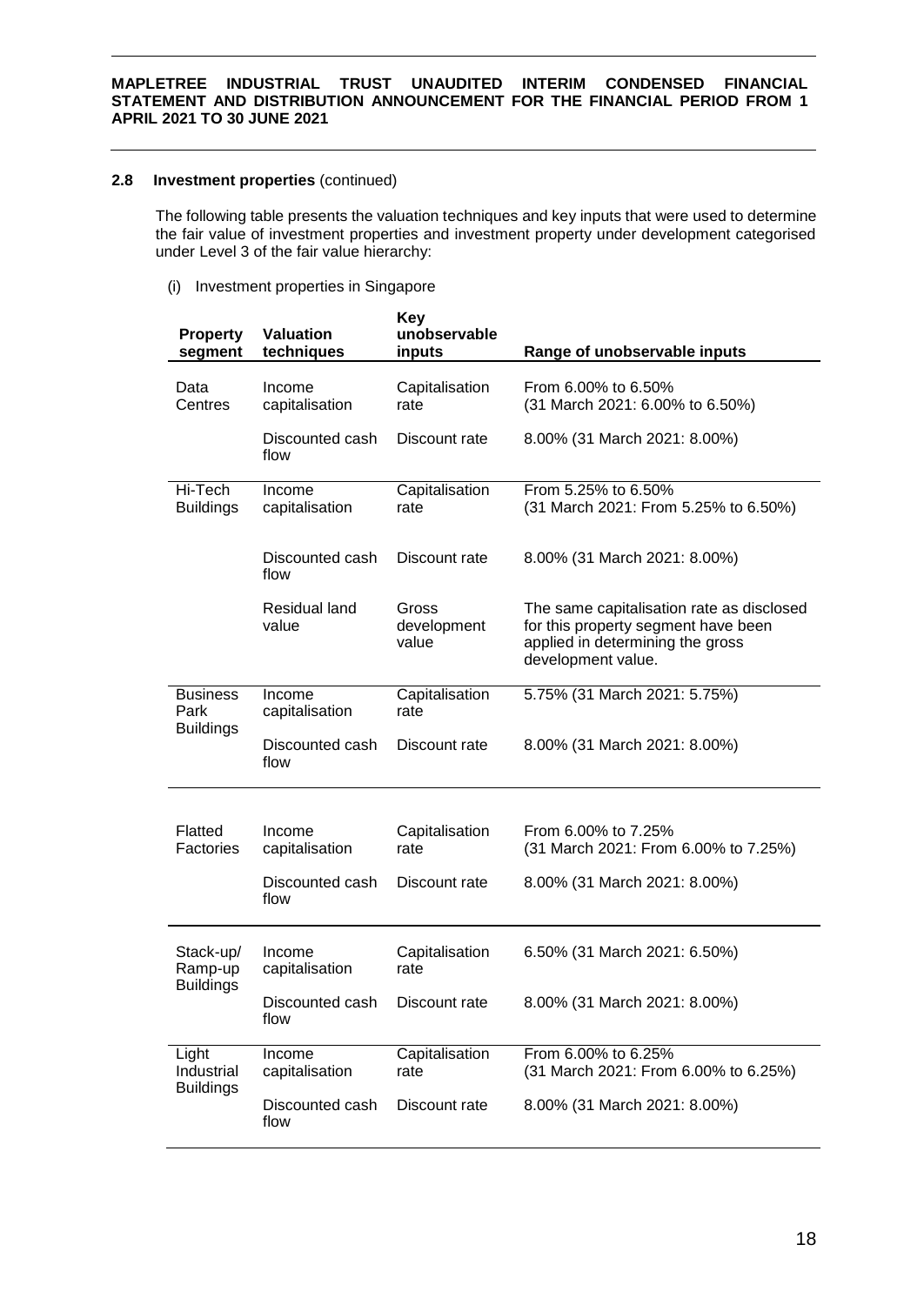# **2.8 Investment properties** (continued)

(ii) Investment properties in North America

| <b>Property</b><br>segment | Valuation<br>techniques  | Key<br>unobservable<br>inputs | Range of unobservable inputs                                  |
|----------------------------|--------------------------|-------------------------------|---------------------------------------------------------------|
| Data<br>Centres            | Income<br>capitalisation | Capitalisation<br>rate        | From 5.50% to 8.00% (31 March 2021:<br>From 5.50% to 8.00%)   |
|                            | Discounted cash<br>flow  | Discount rate                 | From 6.00% to 10.00% (31 March 2021:<br>From 6.00% to 10.00%) |

An increase in capitalisation rate or discount rate would result in decrease in fair value of the investment property.

# **2.9 Borrowings**

|                                                         | <b>MIT Group</b>           |                             | <b>MIT</b>                 |                             |  |
|---------------------------------------------------------|----------------------------|-----------------------------|----------------------------|-----------------------------|--|
|                                                         | 30 June<br>2021<br>S\$'000 | 31 March<br>2021<br>S\$'000 | 30 June<br>2021<br>S\$'000 | 31 March<br>2021<br>S\$'000 |  |
| <b>Current</b>                                          |                            |                             |                            |                             |  |
| Bank loans (unsecured)                                  | 364,690                    | 368,024                     | 100,000                    | 100,000                     |  |
| Less: Transaction costs to be<br>amortised <sup>1</sup> | (176)                      | (179)                       |                            |                             |  |
|                                                         | 364,514                    | 367,845                     | 100,000                    | 100,000                     |  |
| Lease liabilities                                       | 1,379                      | 1,359                       | 342                        | 334                         |  |
| <b>Borrowings - Current</b>                             | 365,893                    | 369,204                     | 100,342                    | 100,334                     |  |
| Non-current                                             |                            |                             |                            |                             |  |
| Bank loans (unsecured)                                  | 1,017,493                  | 1,472,196                   | 686,630                    | 1,137,166                   |  |
| Less: Transaction costs to be<br>amortised <sup>1</sup> | (1,320)                    | (2, 231)                    | (945)                      | (1,730)                     |  |
|                                                         | 1,016,173                  | 1,469,965                   | 685,685                    | 1,135,436                   |  |
| Medium Term Notes ("MTN")<br>(unsecured)                | 405,000                    | 405,000                     |                            |                             |  |
| Change in fair value of hedge<br>item <sup>2</sup>      | 2,352                      | 2,605                       |                            |                             |  |
| Less: Transaction costs to be<br>amortised <sup>1</sup> | (569)                      | (601)                       |                            |                             |  |
|                                                         | 406,783                    | 407,004                     |                            |                             |  |
| Lease liabilities                                       | 24,786                     | 24,927                      | 12,115                     | 12,063                      |  |
| Loan from a subsidiary                                  |                            |                             | 405,000                    | 405,000                     |  |
| Change in fair value of hedged<br>item <sup>2</sup>     |                            |                             | 2,352                      | 2,605                       |  |
| Less: Transaction costs to be<br>amortised <sup>1</sup> |                            | $\overline{\phantom{a}}$    | (569)                      | (601)                       |  |
|                                                         |                            |                             | 406,783                    | 407,004                     |  |
| <b>Borrowings - Non-current</b>                         | 1,447,742                  | 1,901,896                   | 1,104,583                  | 1,554,503                   |  |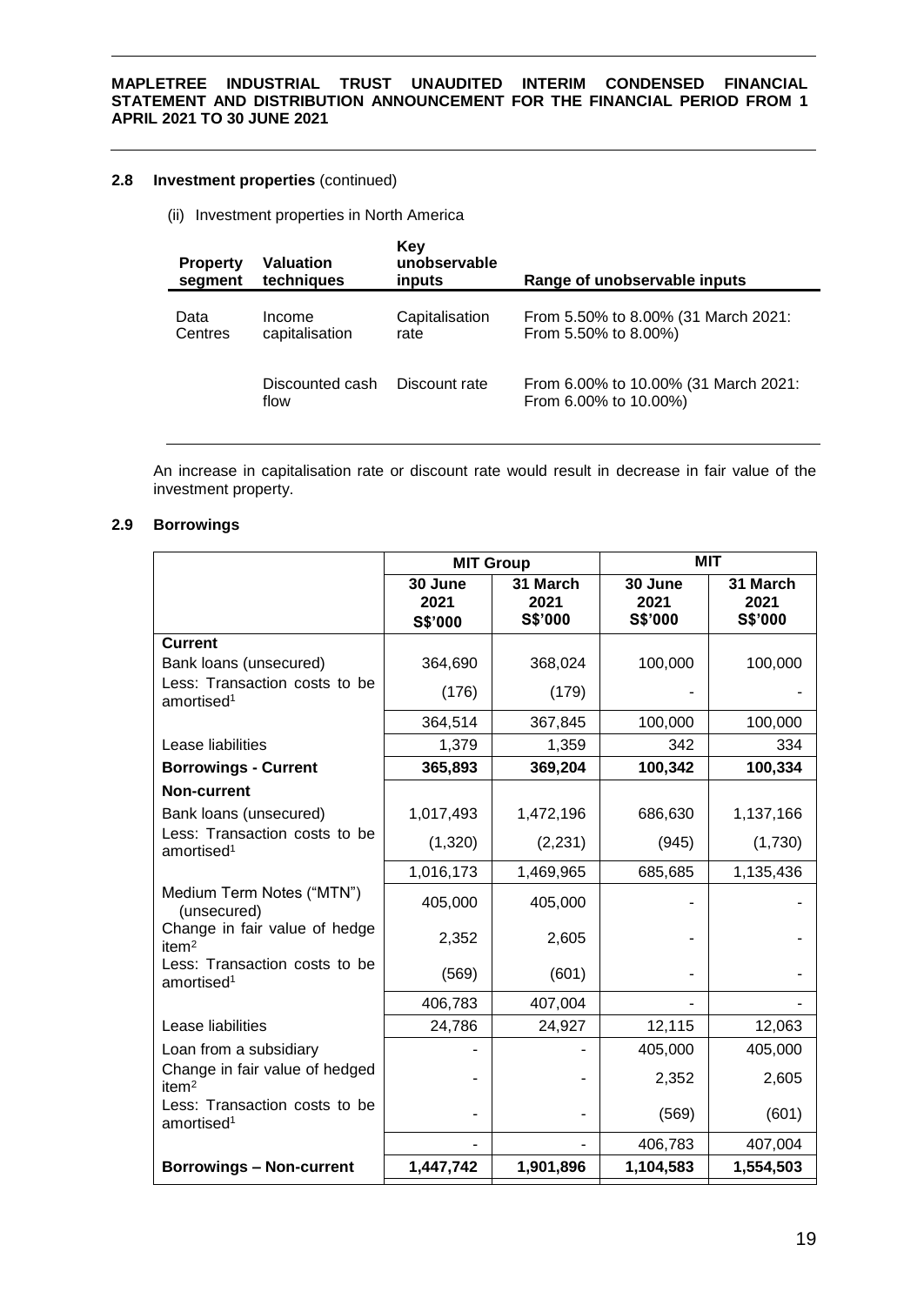# **2.9 Borrowings** (continued)

|                                                     | <b>MIT Group</b>           |                             | MIT                        |                             |
|-----------------------------------------------------|----------------------------|-----------------------------|----------------------------|-----------------------------|
|                                                     | 30 June<br>2021<br>S\$'000 | 31 March<br>2021<br>S\$'000 | 30 June<br>2021<br>S\$'000 | 31 March<br>2021<br>S\$'000 |
| <b>Total borrowings</b>                             | 1,813,635                  | 2,271,100                   | 1,204,925                  | 1,654,837                   |
| <b>Represented by:</b>                              |                            |                             |                            |                             |
| loans<br>Medium<br>Bank<br>and<br><b>Term Notes</b> | 1,787,470                  | 2,244,814                   | 785,685                    | 1,235,436                   |
| Lease liabilities                                   | 26,165                     | 26,286                      | 12,457                     | 12,397                      |
| Loan from a subsidiary                              | -                          |                             | 406,783                    | 407,004                     |
|                                                     | 1,813,635                  | 2,271,100                   | 1,204,925                  | 1,654,837                   |

#### Notes:

- 1. Related transaction costs are amortised over the tenors of the MTN and bank loan facilities.
- 2. Relates to the changes in fair value of the S\$75.0 million MTN issued on 11 May 2015, the Group has adopted a fair value hedge on this series of MTN.

### (a) Carrying amount and fair value of non-current borrowings

The carrying amounts of the borrowings approximate their fair values except for the following fixed rate non-current borrowings:

|                                   | <b>Carrying amounts</b>           |                                    |                                   | <b>Fair value</b>                  |
|-----------------------------------|-----------------------------------|------------------------------------|-----------------------------------|------------------------------------|
|                                   | 30 June<br>2021<br><b>S\$'000</b> | 31 March<br>2021<br><b>S\$'000</b> | 30 June<br>2021<br><b>S\$'000</b> | 31 March<br>2021<br><b>S\$'000</b> |
| <b>Group</b><br>Medium term notes | 405,000                           | 405,000                            | 418,836                           | 430,682                            |

The fair values are within Level 2 of the fair value hierarchy.

# (b) Ratios

|                                           | Group        |               |  |  |
|-------------------------------------------|--------------|---------------|--|--|
|                                           | 30 June 2021 | 31 March 2021 |  |  |
| Aggregate leverage                        | 31.0%        | 40.3%         |  |  |
| Interest coverage (times) <sup>1</sup>    | 6.3          | 6.4           |  |  |
| Adjusted interest coverage<br>(times) $2$ | 6.1          | 6.4           |  |  |

Notes:

1. Computed by dividing the trailing 12 months earnings before interest, tax, depreciation and amortisation (excluding effects of any fair value changes of derivatives and investment properties, and foreign exchange translation), by the trailing 12 months interest expense and borrowing-related fees.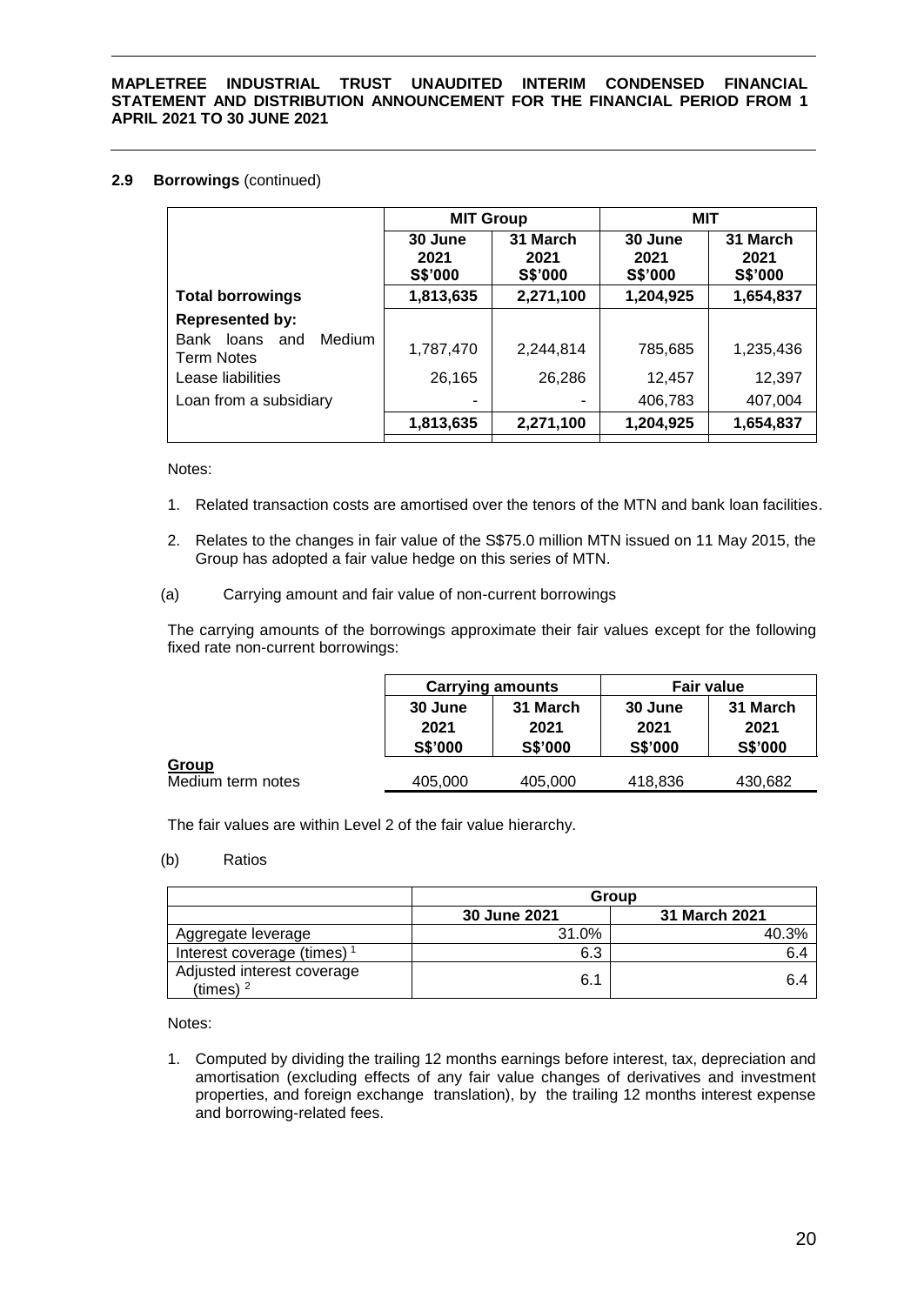# **2.9 Borrowings** (continued)

(b) Ratios (continued)

Notes: (continued)

2. Computed by dividing the trailing 12 months earnings before interest, tax, depreciation and amortisation (excluding effects of any fair value changes of derivatives and investment properties, and foreign exchange translation), by the trailing 12 months interest expense, borrowing-related fees and distributions on perpetual securities.

# **2.10 Derivative financial instruments**

The assets and liabilities recognised and measured at fair value and classified by level of the following fair value measurement hierarchy are presented as follows:

- (i) Level 1: quoted prices (unadjusted) in active markets for identical assets or liabilities;
- (ii) Level 2: inputs other than quoted prices included within Level 1 that are observable for the asset or liability, either directly (i.e. as prices) or indirectly (i.e. derived from prices); and
- (iii) Level 3: inputs for the asset or liability that are not based on observable market data (unobservable inputs).

### *Derivative financial instruments*

The fair values of financial instruments that are not traded in an active market are determined by using valuation techniques. The fair values of currency forwards are based on valuations provided by the banks. The fair values of interest rate swaps are calculated as the present value of the estimated future cash flows discounted at actively quoted interest rates.

| Group          |                | MIT            |                |  |
|----------------|----------------|----------------|----------------|--|
| 30 June        | 31 March       | 30 June        | 31 March       |  |
| 2021           | 2021           | 2021           | 2021           |  |
| <b>S\$'000</b> | <b>S\$'000</b> | <b>S\$'000</b> | <b>S\$'000</b> |  |

#### **Level 2** Assets

Derivative financial instruments

| - Interest rate swaps | 7.392 | 9.446 | 7.392 | 9.446 |
|-----------------------|-------|-------|-------|-------|
| - Currency forwards   | 349   | 518   | 349   | 518   |
|                       | 7.741 | 9,964 | 7.741 | 9,964 |

Liabilities

Derivative financial instruments

- Interest rate swaps
- Currency forwards

| 32,331 | 36,289 | 15,793 | 16,124 |
|--------|--------|--------|--------|
| 175    | 176    | 175    | 176    |
| 32.506 | 36,465 | 15,968 | 16,300 |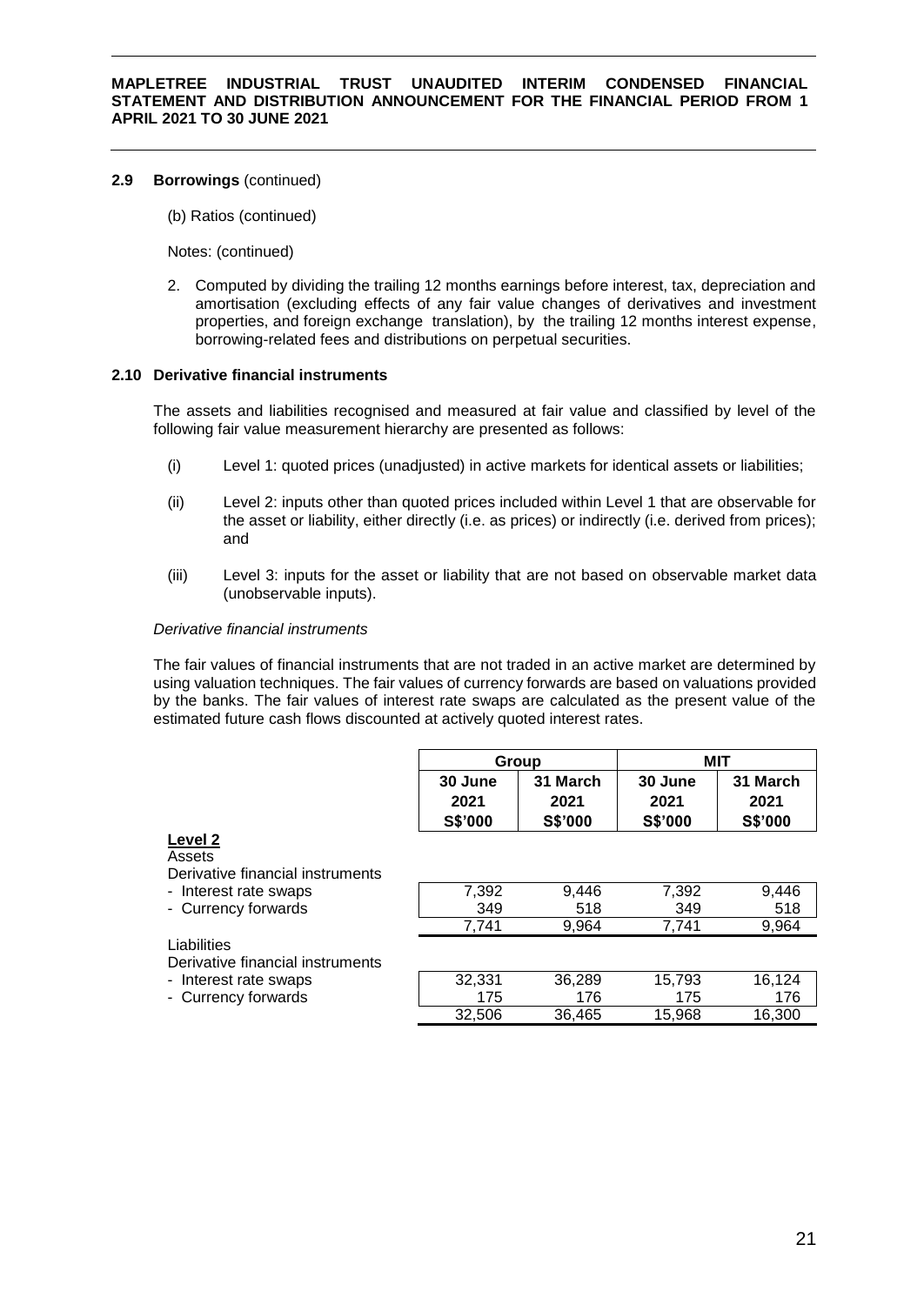# **2.11 Units in issue**

Movement in the number of units issued is as follows:

|                                                         | 1QFY21/22     | 1QFY20/21     |
|---------------------------------------------------------|---------------|---------------|
|                                                         |               |               |
| Balance as at beginning of the period                   | 2,351,158,090 | 2,201,002,159 |
| <b>New units issued</b>                                 |               |               |
| Settlement of manager's management                      | 374,064       | 497,755       |
| fees <sup>1</sup>                                       |               |               |
| Private placement <sup>2</sup>                          | 190,259,000   |               |
| Preferential offering <sup>3</sup>                      | 117,576,607   |               |
| Total issued units at end of the<br>period <sup>4</sup> | 2,659,367,761 | 2,201,499,914 |

Notes:

- 1. The Manager has elected, in accordance with the Trust Deed, for new units to be issued as part payment of base fee to the Manager.
- 2. New units were issued at issue price of S\$2.696 on 1 June 2021.
- 3. New units were issued at issue price of S\$2.640 on 21 June 2021.
- 4. There were no convertibles, treasury units and units held by MIT and its subsidiaries as at 30 June 2021 and 30 June 2020.

# **2.12 Net Asset Value ("NAV") and Net Tangible Asset ("NTA") Per Unit**

|                                  | <b>MIT Group</b> |                  | MIT             |                  |
|----------------------------------|------------------|------------------|-----------------|------------------|
|                                  | 30 June<br>2021  | 31 March<br>2021 | 30 June<br>2021 | 31 March<br>2021 |
| NAV and NTA per<br>unit $(S$)^1$ | 1.75             | 1.66             | 1.74            | 1.65             |

Note:

1. Net tangible asset per unit was the same as net asset value per unit as there were no intangible assets as at the reporting dates.

### **3 Other information**

### **3.1 Review of interim condensed consolidated financial statement**

The interim condensed consolidated financial position of Mapletree Industrial Trust and its subsidiaries as at 30 June 2021 and the related statement of profit or loss, statement of other comprehensive income, distribution statement and statement of cash flows for the three-month period then ended, statement of financial position of MIT as at 30 June 2021 and explanatory notes have not been audited or reviewed by the auditors.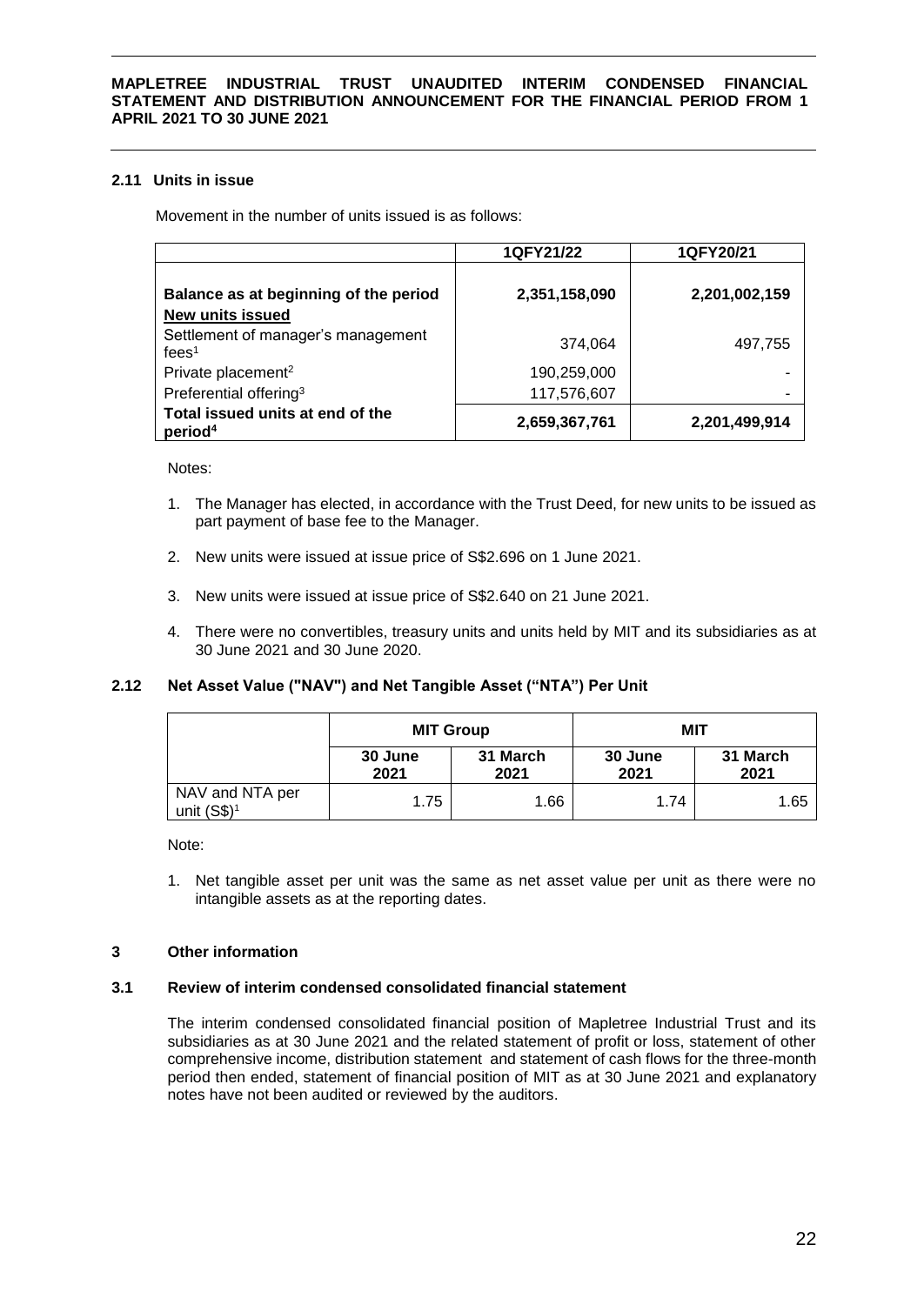### **3.2 Review of performance**

# **(a) 1QFY21/22 versus 1QFY20/21**

Gross revenue for 1QFY21/22 increased by S\$29.0 million or 29.2% to S\$128.1 million mainly due to the consolidation of revenue from 14 data centres in the United States of America previously held under MRDCT and from the data centre at Richmond, Virginia acquired in March 2021. Rental reliefs granted to eligible tenants under the COVID-19 (Temporary Measures) Act 2020 ("the Act") in 1QFY20/21 had resulted in lower comparative gross revenue.

Property operating expenses for 1QFY21/22 increased by S\$2.9 million or 14.1% to S\$23.3 million. The increase in property operating expenses were mainly due to additional operating expenses from the consolidation of data centres previously held under MRDCT and data centre acquired in March 2021. The higher property operating expenses were partly offset by lower property taxes of the Singapore Portfolio.

As a result, compared to the corresponding quarter last year, net property income for 1QFY21/22 increased by S\$26.1 million or 33.1% to S\$104.7 million.

After taking into account the distribution adjustments, the amount available for distribution to Unitholders in 1QFY21/22 increased by S\$12.1 million or 17.2% to S\$82.7 million.

The higher amount available for distribution to Unitholders was mainly due to higher net property income partially offset by higher borrowing costs, manager's management fees and lower distribution declared by joint venture. The higher borrowing costs were due to consolidation of interest expense of MRDCT Portfolio and additional interest incurred in respect of the data centre acquired in March 2021. Higher manager's management fees were due to better portfolio performance and increase in value of assets under management.

An advanced distribution of 2.21 cents per unit was announced on 31 May 2021. This advanced distribution represented the distribution for the period 1 April 2021 to 31 May 2021 and prior to the issuance of the new units pursuant to the private placement and preferential offering. The distribution per unit for the enlarged units in issue for the remaining period from 1 June 2021 to 30 June 2021 was 1.14 cents per unit. Accordingly, the distribution per unit for 1QFY21/22 was 3.35 cents,16.7% higher than 2.87 cents in 1QFY20/21.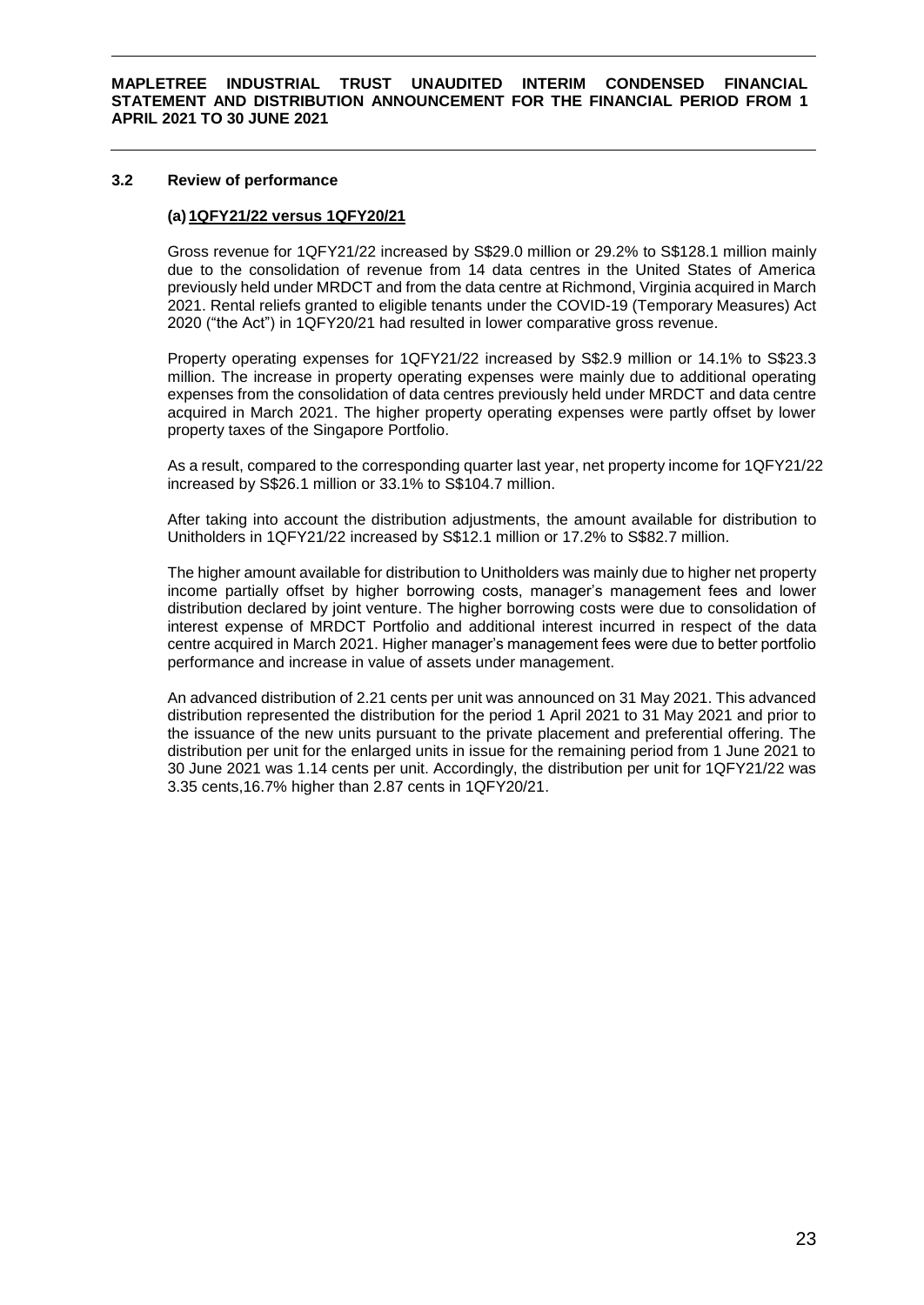# **3.2 Review of performance** (continued)

# **(b) 1QFY21/22 versus 4QFY20/21**

| <b>Consolidated Statement Profit or Loss</b>                     | 1QFY21/22         | 4QFY20/21          | Variance         |
|------------------------------------------------------------------|-------------------|--------------------|------------------|
|                                                                  | (S\$'000)         | (S\$'000)          | $\%$             |
|                                                                  |                   |                    |                  |
| Gross revenue                                                    | 128,059           | 121,062            | 5.8              |
| Property operating expenses                                      | (23, 340)         | (29, 254)          | (20.2)           |
| Net property income                                              | 104,719           | 91,808             | 14.1             |
| Interest income                                                  | (2)               | (4)                | (50.0)           |
| Borrowing costs                                                  | (15, 238)         | (14, 797)          | 3.0              |
| Manager's management fees                                        |                   |                    |                  |
| - Base fees                                                      | (7, 793)          | (7,088)            | 9.9              |
| - Performance fees                                               | (3,782)           | (3,299)            | 14.6             |
| Trustee's fees                                                   | (206)             | (194)              | 6.2              |
| Other trust expenses                                             | (706)             | (627)              | 12.6             |
| Net foreign exchange loss                                        | (454)             | (1,025)            | (55.7)           |
| Net fair value loss on investment                                |                   | (87,083)           | $***$            |
| properties                                                       |                   |                    |                  |
| Gain on divestment of investment                                 | 507               |                    | $***$            |
| property<br>Share of joint venture's results                     |                   | 9,204              |                  |
|                                                                  | 8,980             |                    | (2.4)            |
| - Net profit after tax<br>- Net fair value loss on investment    | 8,980             | 9,274              | (3.2)            |
| properties                                                       |                   | (70)               | $***$            |
| Profit/(loss) for the period before                              | 86,025            | (13, 105)          | $***$            |
| income tax                                                       |                   |                    |                  |
| Income tax expense                                               | (1, 414)          | (32, 697)          | (95.7)           |
| - Current income tax<br>- Deferred tax                           | (115)<br>(1, 299) | (345)<br>(32, 352) | (66.7)<br>(96.0) |
|                                                                  |                   |                    | $***$            |
| Profit/(loss) for the period                                     | 84,611            | (45, 802)          |                  |
| Attributable to:                                                 |                   |                    |                  |
| Perpetual securities holders                                     | 1,295             |                    | $***$            |
| <b>Unitholders</b>                                               | 83,316            | (45, 802)          | **               |
| Profit/(loss) for the period                                     | 84,611            | (45, 802)          | $***$            |
|                                                                  |                   |                    |                  |
| Profit/(loss) for the period attributable                        |                   |                    |                  |
| to Unitholders                                                   | 83,316            | (45, 802)          | $***$            |
| Net effects of non-tax deductible items<br>and other adjustments | (7, 248)          | 110,426            | **               |
| Distribution declared by joint venture                           | 6,628             | 6,124              | 8.2              |
| Amount available for distribution to                             |                   |                    |                  |
| <b>Unitholders</b>                                               | 82,696            | 70,748             | 16.9             |
| Distribution per unit (cents)                                    | 3.35              | 3.30               | 1.5              |

\*\* Not meaningful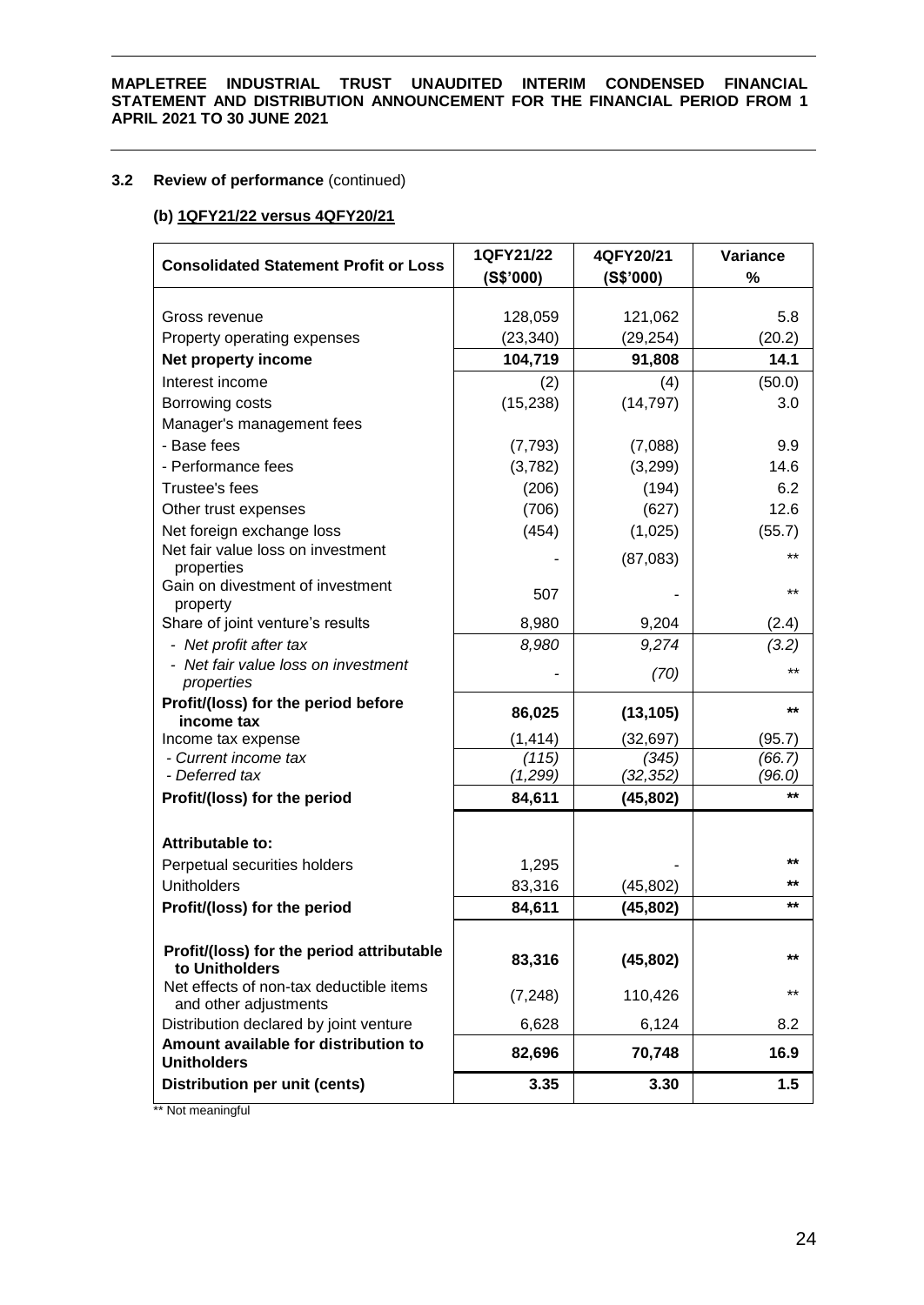# **3.2 Review of performance** (continued)

# **(b) 1QFY21/22 versus 4QFY20/21** (continued)

On a quarter-on-quarter basis, the net property income for 1QFY21/22 increased by S\$12.9 million or 14.1% to S\$104.7 million. The increase in net property income was mainly attributable to higher gross revenue and lower property operating expenses. The gross revenue for 1QFY21/22 increased by S\$7.0 million or 5.8% mainly due to the full quarter effect from the data centre acquired in March 2021 and new leases across various properties entered during the quarter.

Property operating expenses for 1QFY21/22 decreased by S\$5.9 million or 20.2% to S\$23.3 million compared to 4QFY20/21, mainly attributable to the lower property maintenance expenses incurred.

The higher amount available to Unitholders was largely due to higher net property income, distribution declared by joint venture and gain on divestment of investment property, partially offset by higher manager's management fees and borrowing costs.

Distribution per unit for 1QFY21/22 was 3.35 cents, 1.5% higher than 3.30 cents in 4QFY20/21.

# **Statement of Financial Position**

### 30 June 2021 versus 31 March 2021

Total assets increased mainly due to higher cash balance, progressive development costs incurred for 161,163 & 165 Kallang Way and deposit placed for acquisition of 29 data centres in the United States of America. Cash balance was higher due to funds raised through private placement and preferential offering, which will be used to fund the acquisition of 29 data centres in the United States of America.

The net assets increased 27.1% from S\$3,895.0 million as at 31 March 2021 to S\$4,950.5 million as at 30 June 2021 mainly due to new units issued pursuant to the private placement, preferential offering and issuance of perpetual securities.

# **3.3 Variance from Previous Forecast / Prospect Statement**

MIT has not disclosed any financial forecast to the market.

# **3.4 Commentary on the competitive conditions of the industry in which the group operates and any known factors or events that may affect the group in the next reporting and the next 12 months**

### Economic Overview

1

The global economic outlook remains uncertain, with risks around the path of the pandemic and the possibility of financial stress amid large debt loads. The economy was set to expand 5.6% in 2021 – the strongest post-recession pace in 80 years<sup>1</sup>. Controlling the pandemic at the global level will require a widespread vaccines distribution. Furthermore, efficient allocation of fiscal support while safeguarding price stability and fiscal sustainability will be crucial in the global market.

<sup>&</sup>lt;sup>1</sup> Source: Global Economic Prospects, June 2021, World Bank.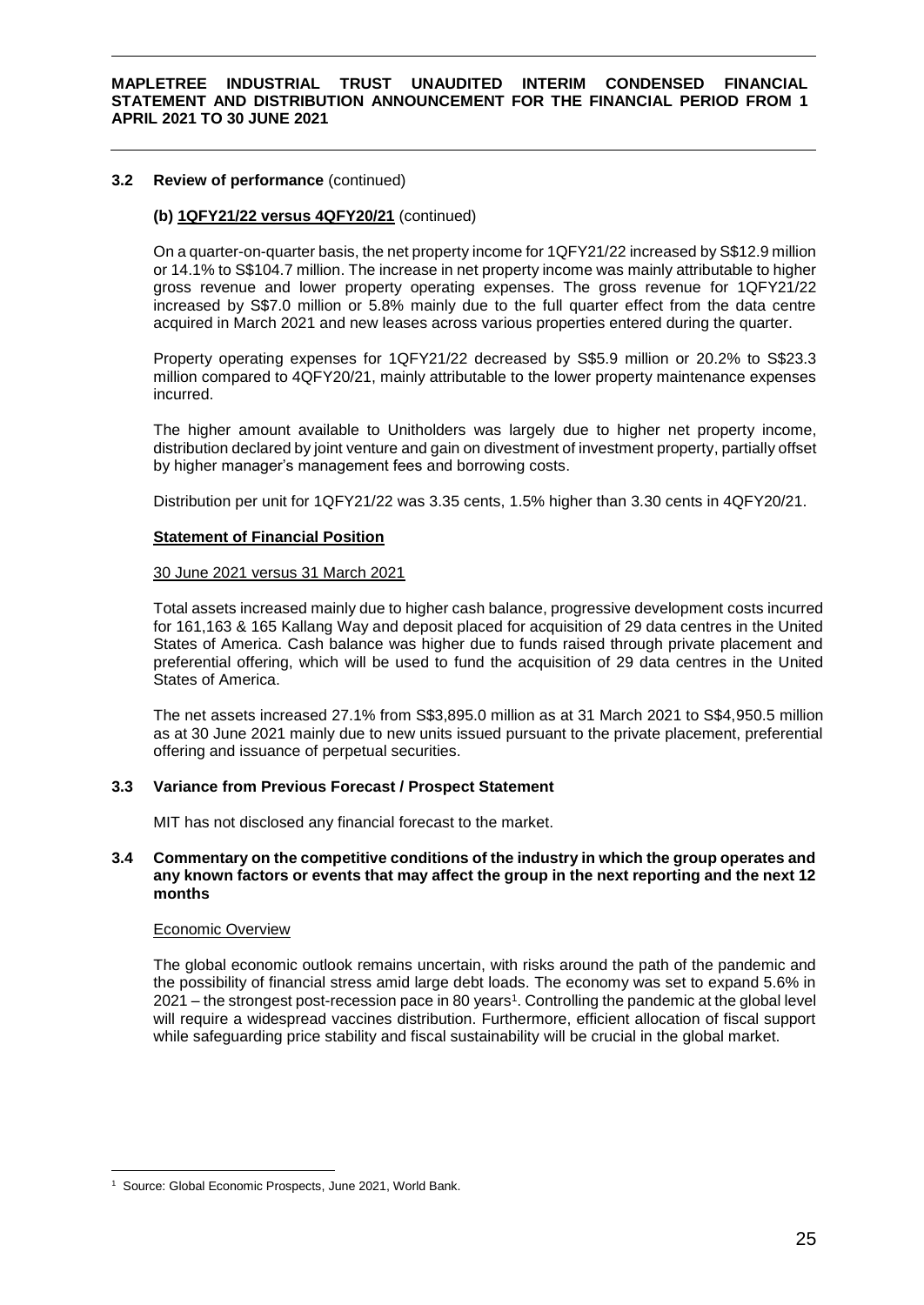# **3.4 Commentary on the competitive conditions of the industry in which the group operates and any known factors or events that may affect the group in the next reporting and the next 12 month (continued)**

#### Singapore

According to advance estimates from the Ministry of Trade and Industry on 14 July 2021<sup>2</sup>, the Singapore economy grew by 14.3% year-on-year ("Y-o-Y") in the second quarter of 2021, extending the 1.3% growth in the preceding quarter. The strong growth was due to the low base in the second quarter of 2020 when GDP fell by 13.3% due to the Circuit Breaker measures. The manufacturing sector grew by 18.5% Y-o-Y in the second quarter of 2021, extending the 11.3% growth in the previous quarter. Growth was supported by output expansions in all clusters except for the biomedical manufacturing cluster.

The quarterly Singapore Commercial Credit Bureau's Business Optimism Index <sup>3</sup> marked expansionary business sentiments for the second consecutive quarter in 3Q2021. However, the changes were limited to financial services, manufacturing and services sectors. The outlook for local businesses remains mixed and uneven across different sectors<sup>4</sup>.

#### North America

According to 451 Research<sup>5</sup>, North America is the world's second largest data centre region, which accounted for about 30.5% of the global insourced and outsourced data centre space (by net operational sq ft). Leased data centre supply (by net operational sq ft) and demand (by net utilised sq ft) are expected to grow at a compound annual growth rate of 7% and 8% respectively between 2019 and 2025F.

451 Research also reported that the COVID-19 pandemic has boosted data centre demand in the short and, potentially, long term. Firms had increased the need for network improvements and additional capacity, which led many firms to turn to public cloud for additional capacity. This has led to increasing demand for data centres that can offer connections to the cloud via private onramps, resulting in strong demand for wholesale data centre space. 451 Research also expected more demand for edge infrastructure and sustainable data centres as environmental concerns become more important to local governments and end users.

1

<sup>&</sup>lt;sup>2</sup> Source: Singapore's GDP Grew by 14.3 Per Cent in the Second Quarter of 2021, Ministry of Trade and Industry, 14 July 2021.

<sup>3</sup> Source: Singapore Commercial Credit Bureau, 3Q2021.

<sup>4</sup> Source: The Business Times, Singapore Business Sentiment Remains Positive for Q3: SCCB Survey, 14 June 2021.

<sup>5</sup> Source: North American Data Centre Market Overview, 451 Research/S&P Global Market Intelligence, 2021.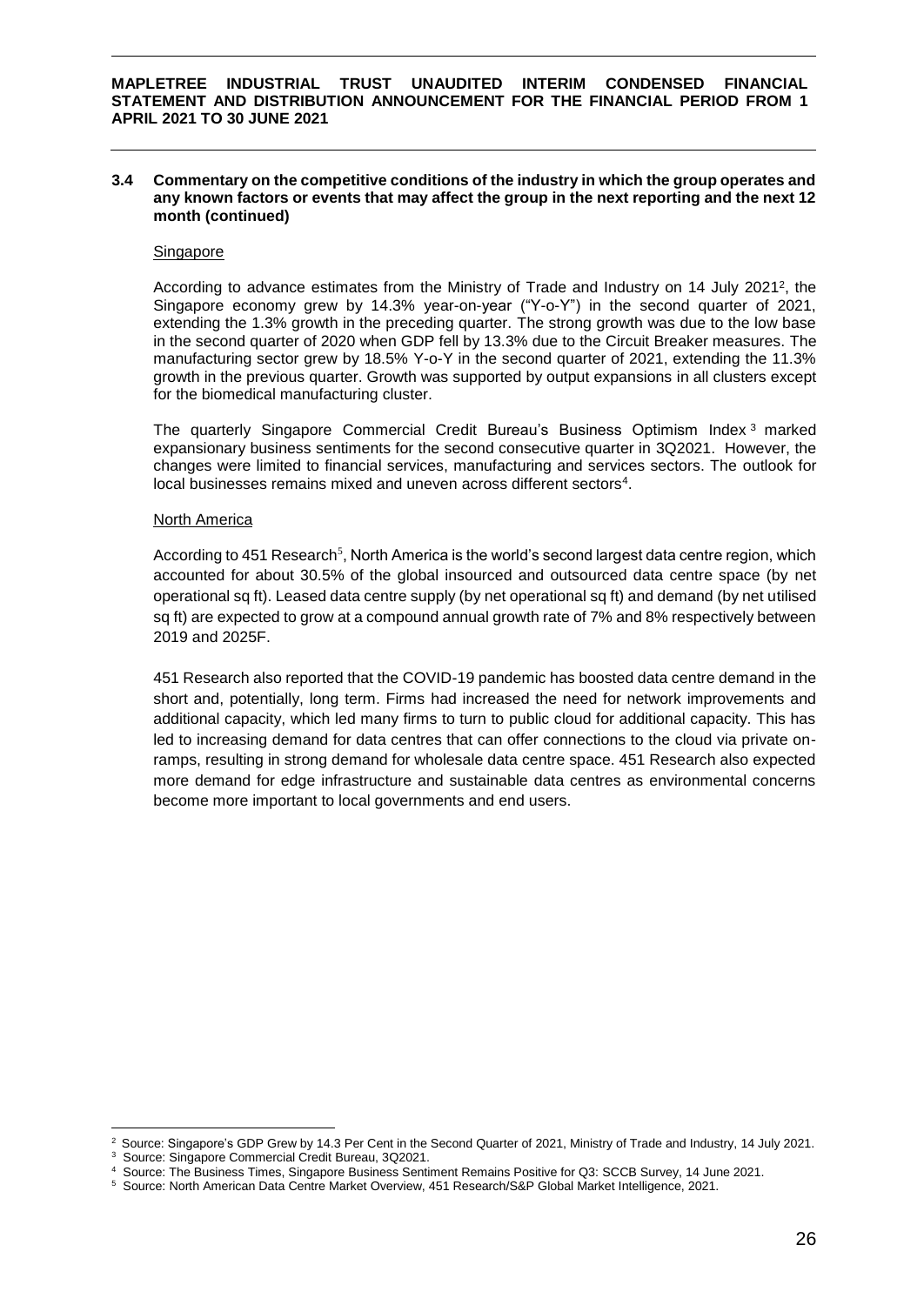# **3.5 Distributions**

(a) Current financial period

Any distributions declared for the current financial period? Yes

- Name of distribution: 43rd distribution for the period from 1 June 2021 to 30 June 2021
- Distribution types: Income / Tax-exempt income
- Distribution rate: Period from 1 June 2021 to 30 June 2021 Taxable Income: 0.59 cent per unit Tax-exempt Income: 0.55 cent per unit
- Par value of units: Not applicable
- Tax rate: Taxable Income (continued)

Qualifying investors and individuals (other than those who hold their units through a partnership) will generally receive pre-tax distributions. These distributions are exempt from tax in the hands of individuals unless such distributions are derived through a Singapore partnership or from the carrying on of a trade, business or profession.

Qualifying foreign non-individual investors and qualifying nonresident funds will receive their distributions after deduction of tax at the rate of 10%.

All other investors will receive their distributions after deduction of tax at the rate of 17%.

Tax-Exempt Income Distribution Tax-Exempt Income Distribution is exempt from tax in the hands of all Unitholders.

(b) Corresponding period of the preceding financial period

Any distributions declared for the current financial period? Yes

- Name of distribution: 39th distribution for the period from 1 April 2020 to 1 July 2020, being the date immediately prior to the date on which the new units were issued pursuant to the private placement.
- Distribution types: Income
- Distribution rate: Period from 1 April 2020 to 1 July 2020 Taxable Income: 2.90 cents per unit
- Par value of units: Not meaningful
- Tax rate: Taxable Income

Qualifying investors and individuals (other than those who hold their units through a partnership) will generally receive pre-tax distributions. These distributions are exempt from tax in the hands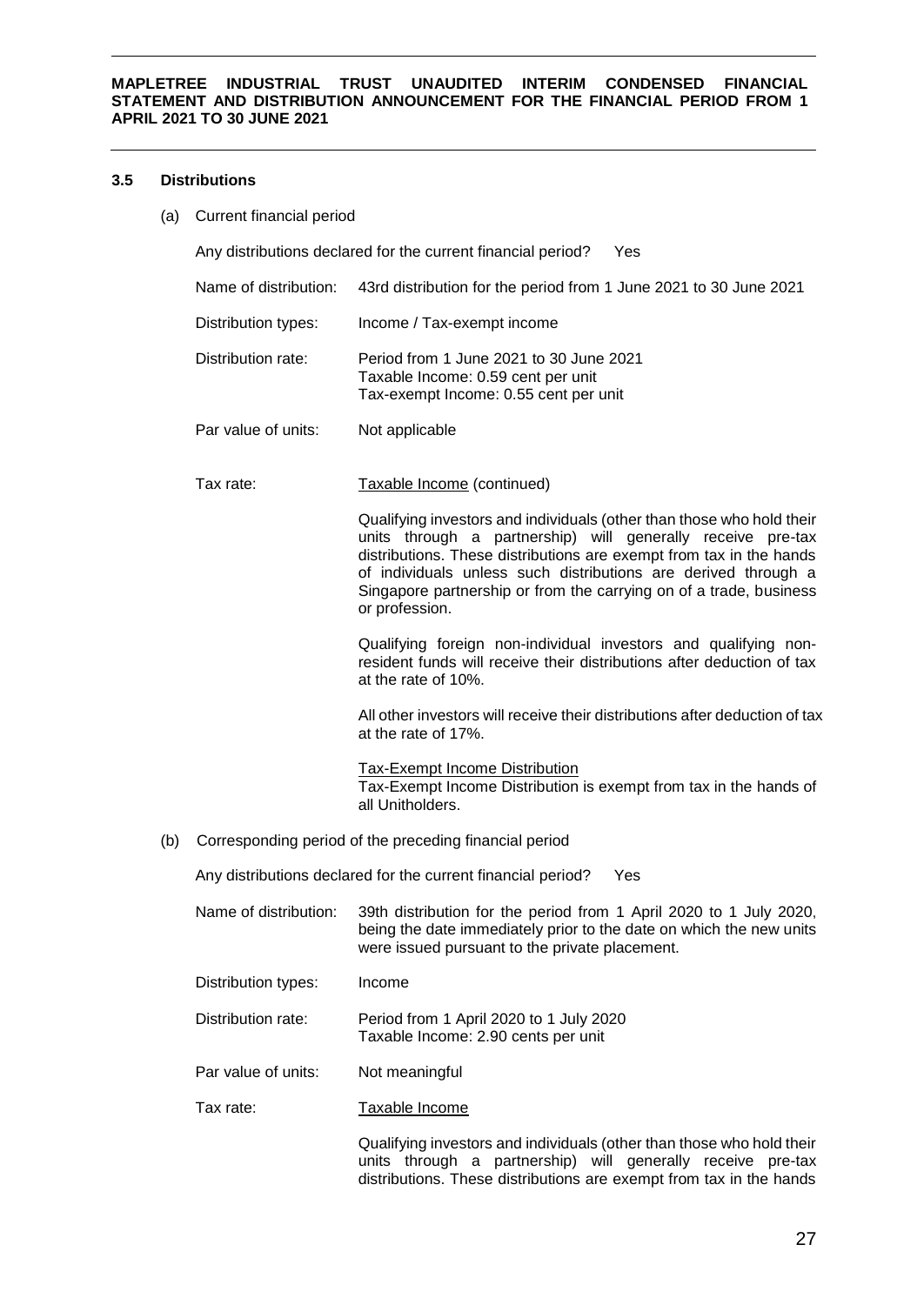of individuals unless such distributions are derived through a Singapore partnership or from the carrying on of a trade, business or profession.

Qualifying foreign non-individual investors and qualifying nonresident funds will receive their distributions after deduction of tax at the rate of 10%.

All other investors will receive their distributions after deduction of tax at the rate of 17%.

- (c) Date payable: 3 September 2021
- (d) Record date: 4 August 2021

### **3.6 If the Group has obtained a general mandate from shareholders for Interested Person Transactions ("IPT"), the aggregate value of each transaction as required under Rule 920(1)(a)(ii). If no IPT mandate has been obtained, a statement to that effect.**

MIT Group has not obtained a general mandate from Unitholders for any Interested Person Transactions.

# **3.7 Confirmation pursuant to Rule 720(1) of the Listing Manual**

The Manager confirms that it has procured undertakings from all its directors and executive officers, in the form set out in Appendix 7.7 under Rule 720(1) of the Listing Manual.

# **3.8 Additional information required pursuant to Rule 706A of the Listing Manual**

|                              |                            | Date of     | Paid up capital |
|------------------------------|----------------------------|-------------|-----------------|
| Name                         | Purpose                    | formation   | US\$            |
| Acadia DC1 Assets LLC        | Investment holding         | 3 June 2021 | 100.00          |
| Acadia DC2 Assets LLC        | Property investment        | 3 June 2021 | 100.00          |
| Allegheny DC Assets LLC      | Property investment        | 3 June 2021 | 100.00          |
| <b>Brazos DC Assets LLC</b>  | Property investment        | 3 June 2021 | 100.00          |
| Canyon DC Assets LLC         | Property investment        | 3 June 2021 | 100.00          |
| <b>Crater DC Assets LLC</b>  | Property investment        | 3 June 2021 | 100.00          |
| <b>Tierra DC Assets LLC</b>  | Property investment        | 3 June 2021 | 100.00          |
| Olympic DC Assets LLC        | Property investment        | 3 June 2021 | 100.00          |
| <b>Glacier DC Assets LLC</b> | Property investment        | 3 June 2021 | 100.00          |
| <b>Holston DC Assets LLC</b> | Property investment        | 3 June 2021 | 100.00          |
| Bryce DC Assets LLC          | Property investment        | 12 May 2021 | 100.00          |
| Yosemite DC Assets LLC       | Property investment        | 3 June 2021 | 100.00          |
| Capitol DC Assets LLC        | Property investment        | 3 June 2021 | 100.00          |
| Arches DC Assets LLC         | Property investment        | 3 June 2021 | 100.00          |
| Rainier DC Assets LLC        | Property investment        | 3 June 2021 | 100.00          |
| Evans DC Assets LLC          | Property investment        | 3 June 2021 | 100.00          |
| <b>Cypress DC Assets LLC</b> | Property investment        | 3 June 2021 | 100.00          |
| Elias DC Assets LLC          | Property investment        | 3 June 2021 | 100.00          |
| <b>Blanca DC Assets LLC</b>  | Property investment        | 3 June 2021 | 100.00          |
| Sanford DC Assets LP         | <b>Property investment</b> | 3 June 2021 | 1.00            |

Incorporation of entities